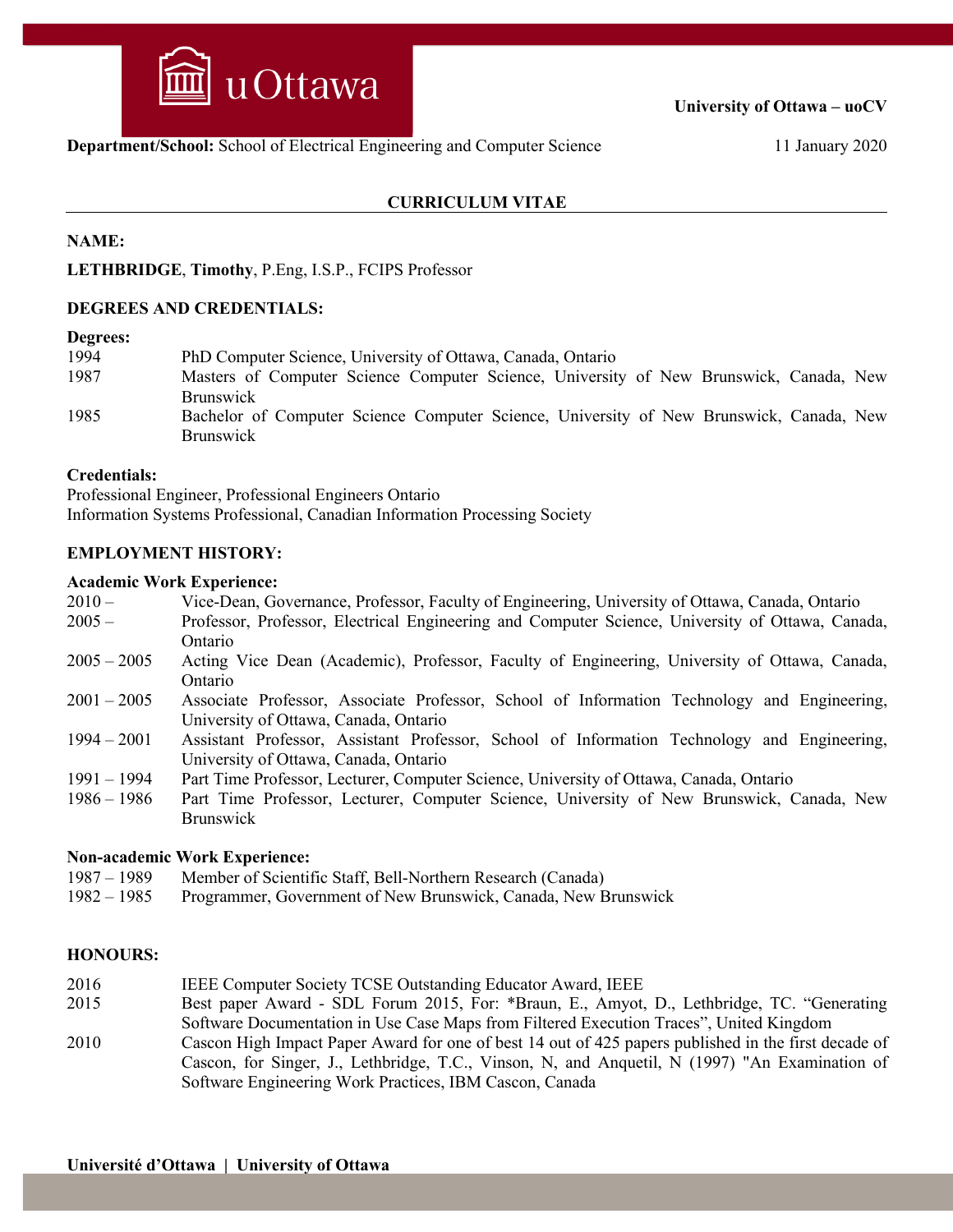## **LETHBRIDGE, Timothy Christian Page 2 of 22**

2010 Gary Hadford Professional Achievement Award, "[to] CIPS members … recognized by their peers for their integrity, high degree of competence, and outstanding achievements in fields related to information technology, Canadian Information Processing Society, Canada 2009 WCRE Award for Most Influential Paper from 10 years before, for Anquetil, N., and Lethbridge, T.C. (1999), "Experiments with Clustering as a Software Remodularization Method", Working Conference on Reverse Engineering, pp 235-255, Working Conference on Reverse Engineering, France 2006 Outstanding Contribution Award, IEEE, For contributions to SE2004, IEEE, United States 2004 The Mather Premium, Prize given once a year for a paper published in an IEE Journal on computing. For J11. Anquetil, N., and Lethbridge, T.C. (2003), "A Comparative Study of Clustering Algorithms and Abstract Representations for Software Remodularization", IEE Proceedings - Software, pp. 185- 201, IEE, United Kingdom

### **SCHOLARLY and PROFESSIONAL ACTIVITIES:**

#### **Event Administration**

| $2005 -$ | General Chair, Conference on Software Engineering Education and Training                                   |
|----------|------------------------------------------------------------------------------------------------------------|
|          | 2013 – 2015 General Chair, Models 2015: ACM/IEEE 18th International Conference on Model Driven Engineering |
|          |                                                                                                            |

Languages and Systems

#### **Editorial Activities**

2015 – 2025 Member of Editorial Board, Software and Systems Modeling (Springer)

### **Journal Review Activities**

- 2015 Reviewer, Applied Computing and Informatics
- 2015 Reviewer, Science of Computer Programming
- 2015 Reviewer, International Journal of Parallel, Emergent and Distributed Systems
- 2011 Reviewer, Empirical Software Engineering
- 2009 Reviewer, Software and Systems Modeling
- 2009 Reviewer, IEEE Software
- 2009 Reviewer, Information and Software Technology
- 2009 Reviewer, Journal of Systems and Software
- 2013 2013 Reviewer, ACM Transactions on Computing Education
- 2012 2013 Reviewer, IEEE Transactions on Education
- 2011 2011 Reviewer, ACM transactions on Software Engineering and Methodology
- 2011 2011 Reviewer, Computer Science Education
- 2010 2010 Reviewer, Enterprise Information Systems
- 2010 2010 Reviewer, IEEE Transactions on Systems, Man and Cybernetics
- 2009 2013 Reviewer, Communications of the ACM
- 2009 2013 Reviewer, Journal of Software: Evolution and Process
- 2009 2012 Reviewer, IEEE Computer
- 2009 2012 Reviewer, IET Software
- 2009 2012 Reviewer, Software Practice and Experience
- 2009 2012 Reviewer, IEEE Transactions on Software Engineering

#### **Conference Review Activities**

- 2009 Reviewer, Conference on Software Engineering and Training (CSEE&T)
- 2009 Reviewer, Models Education Symposium
- 2009 Reviewer, Cascon
- 2011 2011 Reviewer, ICSE Education Track
- 2009 2014 Reviewer, ACM/IEEE Conference on Model-Driven Engineering Languages and Systems (Models)
- 2009 2010 Reviewer, International Conference on Program Comprehension
- 2009 2009 Reviewer, Software Language Engineering

### **Organizational Review Activities**

2015 – 2015 University of Manitoba (Academic), External Evaluator, Evaluated Graduate program. Included site visit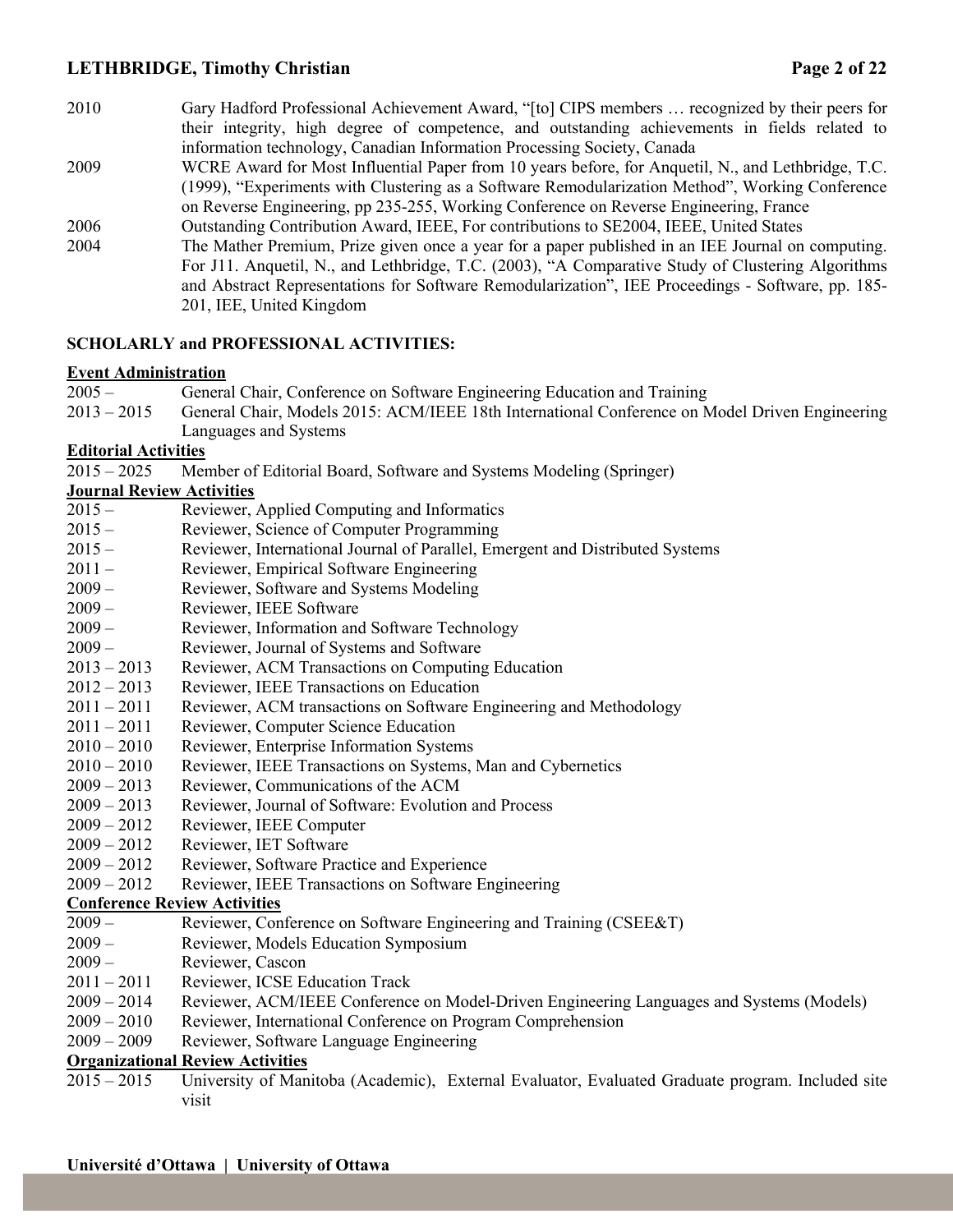## **LETHBRIDGE, Timothy Christian Page 3 of 22**

- 2013 2013 University of Ontario Institute of Technology, Ontario, Canada, Academic External Evaluator, Evaluated Computer Science undergraduate program, according to provincial requirements. Included site visit
- 2012 2012 Seneca College for Applied Arts and Technology, Ontario, Canada, Academic External Evaluator, Reviewed and evaluated Software Development academic program
- 2005 2015 Canadian Information Processing Society (Not for Profit), Accreditation Visitor, Computer Science accreditation visits to St Mary's University, York University, University of Waterloo, Concordia University, Dalhousie University, Acadia University, University of Saskatchewan, University of Manitoba, Queens University

#### **MEMBERSHIPS**

#### **Committee Memberships**

- 2018 Committee Member, *Vice Chair, Computer Science Accreditation Council*, Canadian Information Processing Society
- 2018 Committee Member, *Board Member, CIPS National Board*, Canadian Information Processing Society 2018 – Committee Member, *Board of Directors*, CIPS Ontario
- 2008 2014 Chair, *Computer Science Accreditation Council*, Canadian Information Processing Society, Canada
- 1989 1991 Committee Member, *Board of Governors*, University of Ottawa, Canada, Ontario
- 1985 1987 Committee Member, *Board of Governors*, University of New Brunswick, Canada, New Brunswick
- 1982 1986 Committee Member, *Senate*, University of New Brunswick, Canada, New Brunswick

#### **Other Memberships**

- 2008 2025 P. Eng, Professional Engineers Ontario, Canada
- 2006 2025 Certified Member, Canadian Information Processing Society, Canada
- 1996 2025 Senior Member, ACM, United States
- 1989 2024 Senior Member, IEEE, United States

#### **SUPERVISIONS:**

#### **Summary:**

#### **Completed**

| Principal Supervisor | 11 Doctorate<br>11 Master's Thesis<br>3 Master's non-Thesis |
|----------------------|-------------------------------------------------------------|
| Co-Supervisor        | 36 Bachelor's<br>4 Doctorate<br>6 Master's Thesis           |

| <b>In Progress</b>   |             |
|----------------------|-------------|
| Principal Supervisor | 4 Doctorate |

#### **Supervision detail:**

Emmanuel Ayeleso (Doctorate), Computer Science *Modeling for Big Data*, Principal Supervisor, January 2019 -

Abdulaziz Algablan (Doctorate), Computer Science *Product Lines in Umple*, Principal Supervisor, September 2016 - December 2020

Aliaa Alghamdi (Doctorate), PhD. in E-Business *Enterprise Architecture in Higher Education*, Principal Supervisor, January 2016 -

Amid Zakariapour (Master's Thesis), Computer Science *Real-time Distributed Modeling in Umple*, Co-Supervisor, September 2015 - August 2017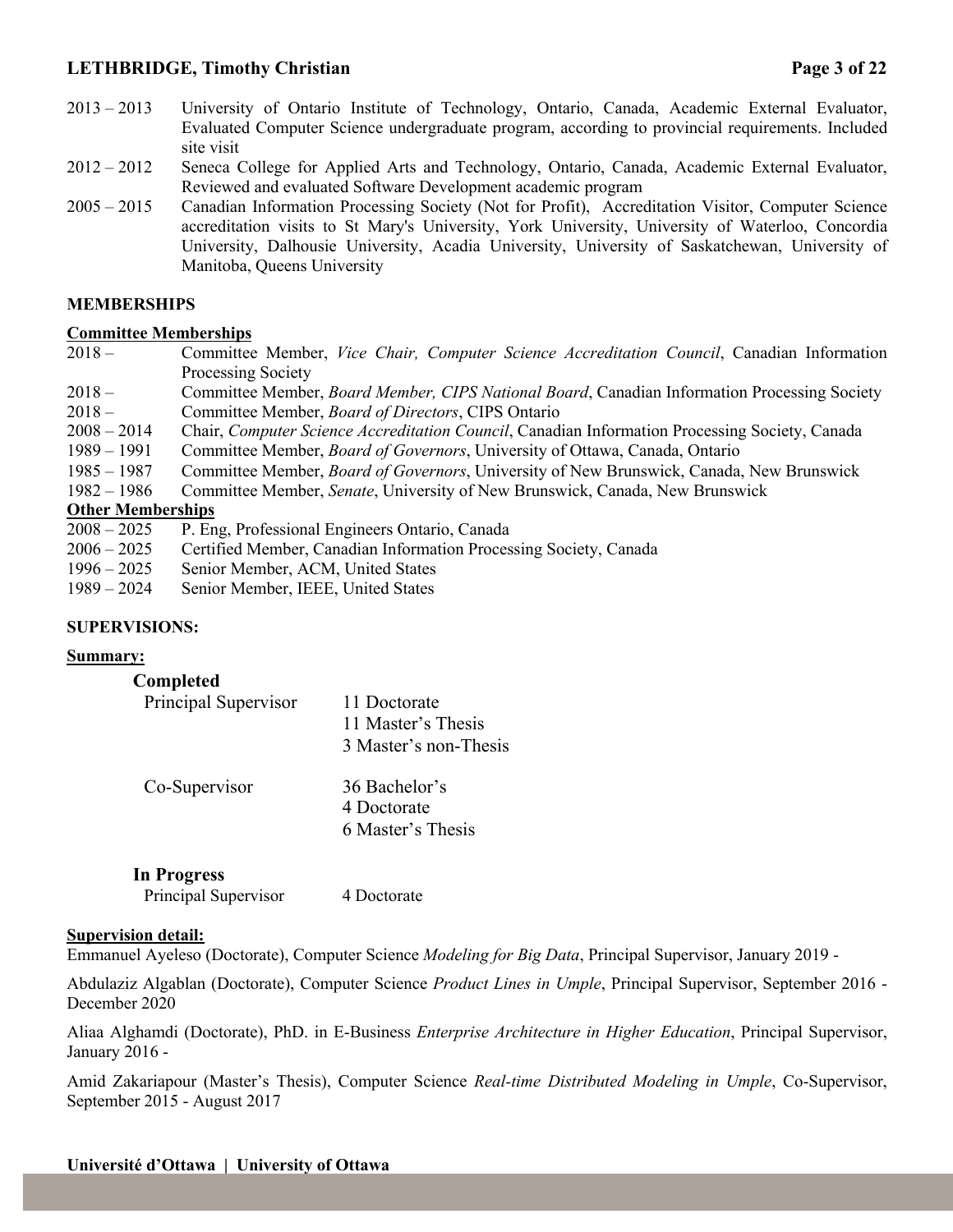# **LETHBRIDGE, Timothy Christian Page 4 of 22**

Curtis Meerkerk (Bachelor's), UCOSP *Association Class Semantics (UCOSP Project)*, Co-Supervisor, September 2015 - December 2015

Adam Kereliuk (Bachelor's), UCOSP *Improvements to UmpleOnline (UCOSP Project)*, Co-Supervisor, September 2015 - December 2015

Matthew Fritze (Bachelor's), UCOSP *Improvements to Diagram Drawing in Umple (UCOSP Project)*, Co-Supervisor, September 2015 - December 2015

Aymen Ben Rkhis (Bachelor's), UCOSP *Code analysis improvements in Umple (UCOSP Project)*, Co-Supervisor, September 2015 - December 2015

Vivian Xinxin Kou (Bachelor's), UCOSP *Filtering to allow specification of submodels (UCOSP Project)*, Co-Supervisor, January 2015 - April 2015

Warren Marivel (Bachelor's), UCOSP *SCXML: Generation from Umple and importing to Umple (UCOSP Project)*, Co-Supervisor, January 2015 - April 2015

Kevin Brightwell (Bachelor's), UCOSP *Automatic conversion of AtlanZoo repositories to Umple (UCOSP Project)*, Co-Supervisor, January 2015 - April 2015

John Zweip (Bachelor's), UCOSP *Analysing data for umplification (UCOSP Project)*, Co-Supervisor, January 2015 - April 2015

Robert Weisman (Doctorate), PhD in E-Business *A Leadership Approach to Successful Digital Transformation Using Enterprise Architecture*, Principal Supervisor, September 2014 - December 2019

Nabil Maadarani (Bachelor's), UCOSP *Batch-Umplifying Open Source Code (UCOSP Project)*, Co-Supervisor, September 2014 - April 2015

Mark Galloway (Bachelor's), UCOSP *Improving Papyrus integration for Umple (UCOSP Project)*, Co-Supervisor, September 2014 - December 2014

Karin Ng (Bachelor's), UCOSP *Improving GraphViz generation of Umple diagrams, including Entity-Relationship diagrams (UCOSP Project)*, Co-Supervisor, September 2014 - December 2014

Alexi Turcotte (Bachelor's), UCOSP *Adding association subsetting and specialization to Umple (UCOSP Project)*, Co-Supervisor, September 2014 - December 2014

Ellen Arteca (Bachelor's), UCOSP *Adding compositions to Umple (UCOSP Project)*, Co-Supervisor, September 2014 - December 2014

Alexander Ringeri (Bachelor's), UCOSP *Improving state machine semantics in Umple (UCOSP Project)*, Co-Supervisor, September 2014 - December 2014

Chan Chun Kit (Bachelor's), Facebook Open Academy *Improvements to Umple's Ecore Generator (Facebook Open Academy / UCOSP Project)*, Co-Supervisor, January 2014 - May 2014

Charles Wang (Bachelor's), Facebook Open Academy *Improvements to UmpleOnline such as saving state and keyboard shortcuts (Facebook Open Academy / UCOSP Project)*, Co-Supervisor, January 2014 - May 2014

Eric Telmer (Bachelor's), Facebook Open Academy *Implementing Deep History and History in Umple State Machine Code Generation (Facebook Open Academy / UCOSP Project)*, Co-Supervisor, January 2014 - May 2014

Adriaan Cody Schuffelen (Bachelor's), Facebook Open Academy *Generating USE from Umple (Facebook Open Academy / UCOSP Project)*, Co-Supervisor, January 2014 - May 2014

Tyler McConnell (Bachelor's), Facebook Open Academy *Fixing various issues in Umple (UCOSP Project)*, Co-Supervisor, January 2014 - April 2014

Sultan Eid Algmagthawi (Doctorate), Computer Science *Model-Driven Testing in Umple*, Principal Supervisor, September 2013 - March 2020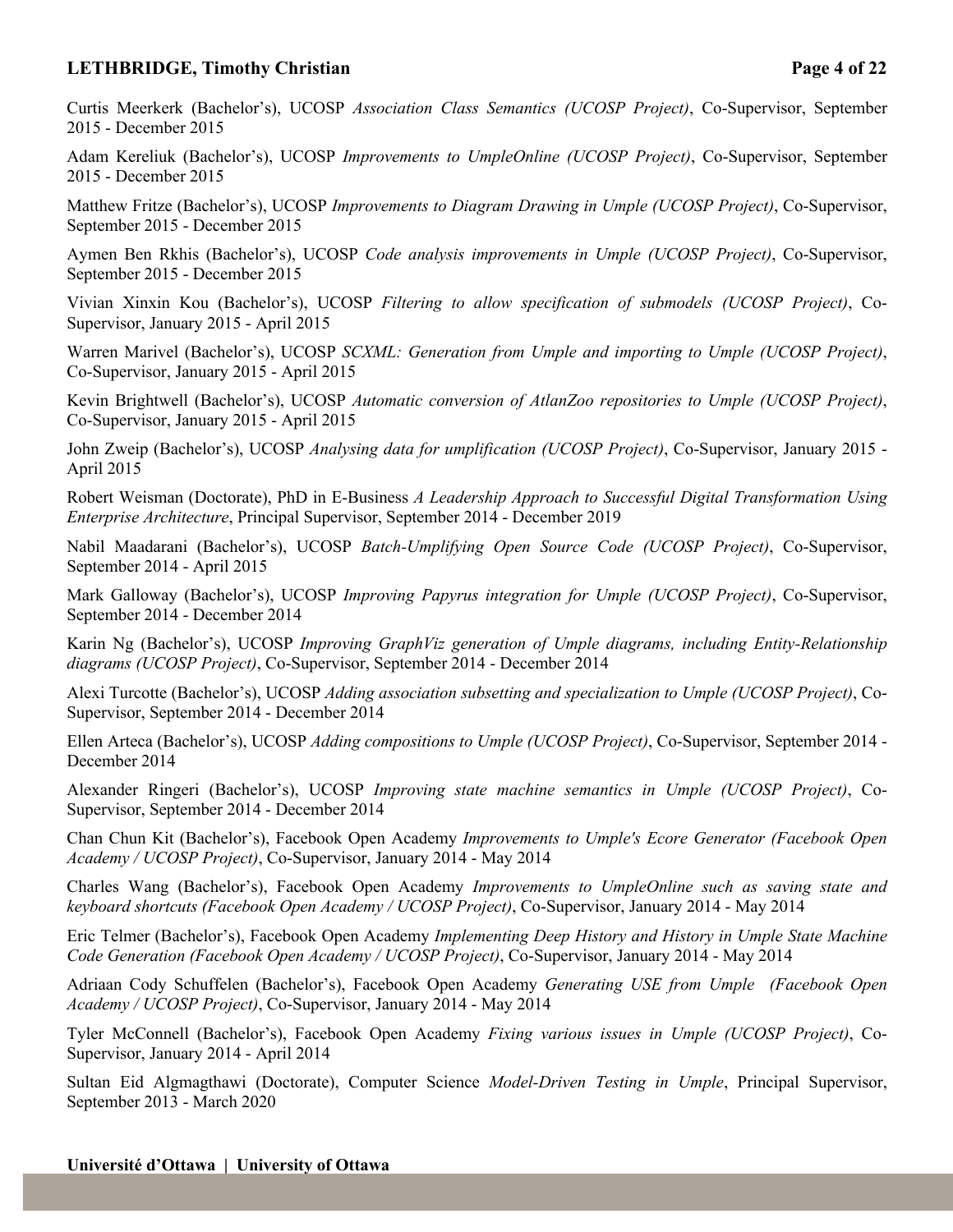# **LETHBRIDGE, Timothy Christian Page 5 of 22**

Adesina Opeyemi (Doctorate), Computer Science *Integrating Formal Methods With Model-Driven Engineering*, Co-Supervisor, September 2013 - July 2017

Fiodar Kazhamiaka (Bachelor's), UCOSP *Improving code generation in Umple, including passing through comments to generated code (UCOSP Project)*, Co-Supervisor, September 2013 - December 2013

Tianyuan Chu (Bachelor's), UCOSP *Ecore generator in Umple (UCOSP Project)*, Co-Supervisor, September 2013 - December 2013

Marc Antoine Gosselin-Lavigne (Bachelor's), UCOSP *Solving problems with Umple semantic analysis and code generation (UCOSP Project)*, Co-Supervisor, September 2013 - December 2013

Kenan Kigunda (Bachelor's), UCOSP *Dropbox Integration into UmpleOnline (UCOSP Project)*, Co-Supervisor, September 2013 - December 2013

Jean-Christophe Charbonneau (Bachelor's), UCOSP *Improvements to UmpleOnline such as allowing optional display of methods and attributes (UCOSP Project)*, Co-Supervisor, September 2013 - December 2013

Abdelzad, Vahdat (Doctorate), Electrical Engineering *Promoting Traits into Model-Driven Development*, Principal Supervisor, May 2013 - May 2017

Geoffrey Guest (Bachelor's), UCOSP *Improvements to the Umple Compiler*, Co-Supervisor, January 2013 - April 2013

Robin Jastrzebski (Bachelor's), UCOSP *Improving association semantics and adding keys to umple (UCOSP Project)*, Co-Supervisor, January 2013 - April 2013

Quinlan Jung (Bachelor's), UCOSP *Constraints in Umple (UCOSP Project)*, Co-Supervisor, January 2013 - April 2013

Blakely Quebec-Desloges (Bachelor's), UCOSP *Detecting naming conflicts when generating code (UCOSP Project)*, Co-Supervisor, January 2013 - April 2013

Christopher Hogan (Bachelor's), UCOSP *Adding constraints to Umple (UCOSP Project)*, Co-Supervisor, September 2012 - December 2012

Russell Staughton (Bachelor's), UCOSP *Papyrus export for Umple (UCOSP Project)*, Co-Supervisor, September 2012 - December 2012

Thomas Morrison (Bachelor's), UCOSP *Sorted Associations in Umple (UCOSP Project)*, Co-Supervisor, September 2012 - December 2012

Mahmoud Husseini Orabi (Doctorate), Computer Science *Facilitating the Representation of Composite Structure, Active objects, Code Generation, and Software Component Descriptions in the Umple Model-Oriented Programming Language*, Principal Supervisor, January 2012 - July 2017

Ahmed Orabi (Doctorate), Computer Science *Multi-Modal Technology for User Interface Analysis including Mental State Detection and Eye Tracking Analysis*, Principal Supervisor, January 2012 - July 2017

Aliaa Alghamdi (Master's Thesis), Systems Science *Extensions to Umple for Interconnected State Machines*, Co-Supervisor, January 2012 - January 2015

Jordan Johns (Bachelor's), UCOSP *Ensuring comments pass through to generated code, and enabling the declaration of abstract classes in Umple (UCOSP project)*, Co-Supervisor, January 2012 - April 2012

Sonya Adams (Bachelor's), UCOSP *Adding immutability to classes attributes and associations in Umple (UCOSP Project)*, Co-Supervisor, January 2012 - April 2012

Song Bae Choi (Bachelor's), UCOSP *Resolving issues related to sychronizing text and diagrams in UmpleOnline (UCOSP Project)*, Co-Supervisor, January 2012 - April 2012

Joel Hobson (Bachelor's), UCOSP *Developer debug capabilities for Umple (UCOSP Project)*, Co-Supervisor, September 2011 - December 2011

Joshua Horacsek (Bachelor's), UCOSP *Improving feedback on syntax and semantic errors in Umple (UCOSP Project)*, Co-Supervisor, September 2011 - December 2011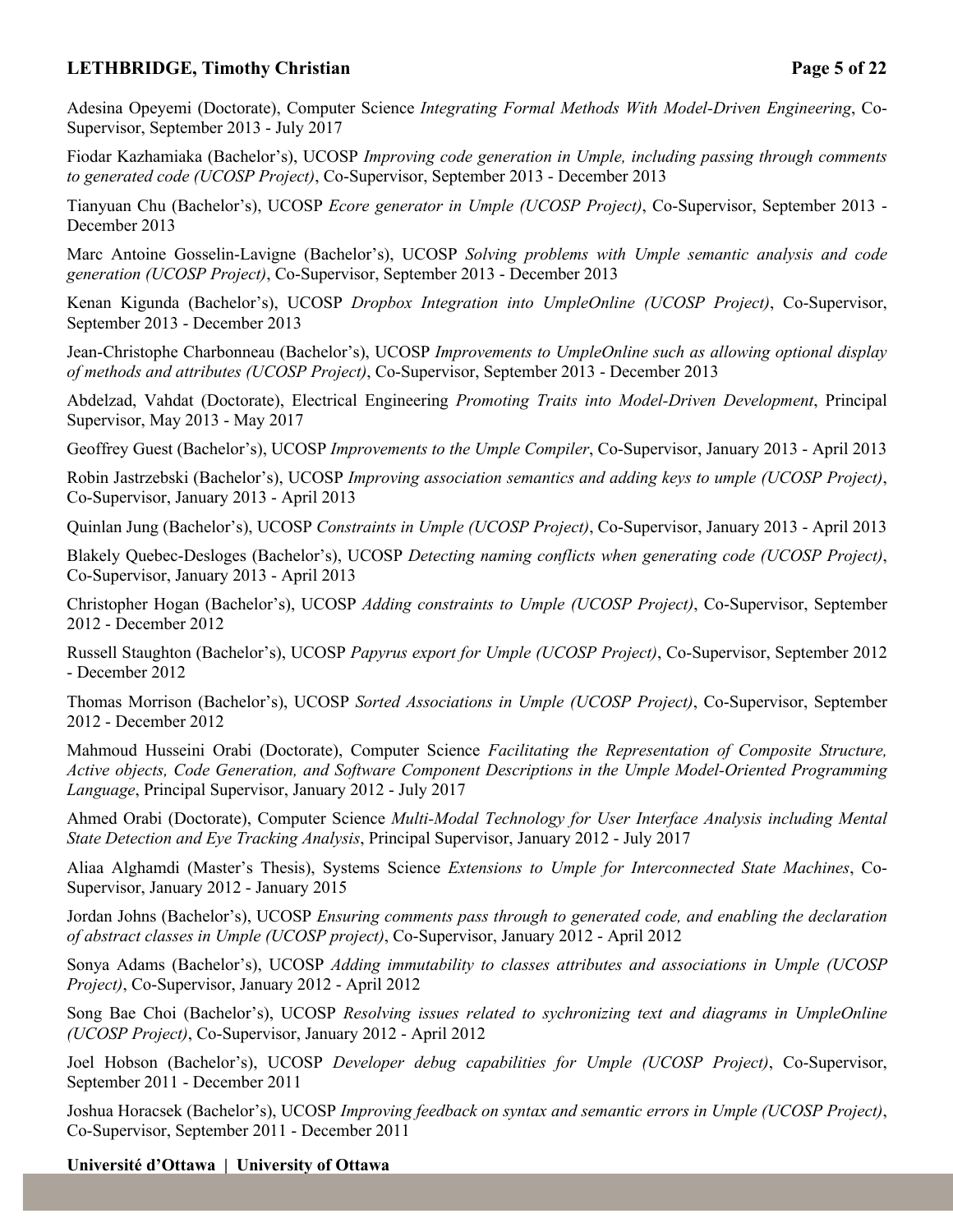# **LETHBRIDGE, Timothy Christian Page 6 of 22**

Miguel Garzon (Doctorate), Computer Science *Umplification: Incremental reverse engineering from source code to model-oriented programs in Umple*, Principal Supervisor, September 2010 - July 2015

Sultan Eid Almagthawi (Master's Thesis), Computer Science *Generation of C++ From the Umple Model-Oriented Programming Technology*, Principal Supervisor, September 2010 - September 2013

Hamoud Aljamaan (Doctorate), Computer Science *Model-Oriented Tracing Language: Producing Execution Traces from Tracepoints Injected into Code Generated from UML Models*, Principal Supervisor, January 2010 - September 2015

Jenya Levin (Master's Thesis), Computer Science *System Generation for Time and Activity Management Product Lines*, Principal Supervisor, September 2008 - December 2009

Julian Solano (Master's Thesis), Systems Science *Exploring How Model Oriented Programming Can Be Extended to the User Interface Level*, Principal Supervisor, January 2008 - March 2010

Omar Bahy Badreddin (Doctorate), Computer Science *A Manifestation of Model-Code Duality: Facilitating the Representation of State Machines in the Umple Model-Oriented Programming Language*, Principal Supervisor, December 2007 - March 2012

Dusan Brestovansky (Master's Thesis), Computer Science *Exploring Textual Modeling Using the Umple Language*, Principal Supervisor, July 2007 - September 2008

Andrew Forward (Doctorate), Computer Science *The Convergence of Modeling and Programming: Facilitating the Representation of Attributes and Associations in the Umple Model-Oriented Programming Language*, Principal Supervisor, September 2006 - October 2010

Ali Fatolahi (Doctorate), Computer Science *An Abstract Meta-Model for Model Driven Development of Web Applications Targeting Multiple Platforms*, Co-Supervisor, May 2006 - August 2012

Mehrdad Nojoumian (Master's Thesis), Computer Science *Document Engineering of Complex Software Specifications*, Principal Supervisor, October 2005 - June 2007

Hanna Farah (Master's Thesis), Electrical Engineering *Applying Cognitive Patterns to Support Software Tool Development*, Principal Supervisor, September 2005 - December 2006

Max Nozin (Master's Thesis), Computer Science *A Privacy Framework to Provide Users with Control, Accuracy and Audit*, Co-Supervisor, April 2004 - July 2005

Bo Zhao (Master's Thesis), Systems Science *An Enriched Web Services Client Architecture for Management and Sharing of Context*, Co-Supervisor, January 2004 - May 2005

Rana Khartabil (Master's Thesis), Computer Science *User-Centered Design and Evaluation of a Dynamic Biochemical Pathway Visualization Tool*, Co-Supervisor, January 2003 - April 2005

Eric Fu (Master's Thesis), Computer Science *Exploration and Visualization of Large Execution Traces*, Principal Supervisor, January 2003 - April 2005

Edna Braun (Doctorate), Computer Science *Reverse engineering behavioral models by filtering out utilities from execution traces*, Co-Supervisor, September 2002 - September 2013

Xuyen On (Master's Thesis), Computer Science *Interactive Web Charts for Visualizing Large Data Sets*, Co-Supervisor, September 2002 - March 2005

Andrew Forward (Master's Thesis), Computer Science *Software Documentation: Building and Maintaining Artefacts of Communication*, Principal Supervisor, September 2001 - October 2002

Adam Murray (Doctorate), Computer Science *Discourse Structure of Software Explanation: Snapshot Theory, Cognitive Patterns and Grounded Theory Methods*, Principal Supervisor, September 2000 - September 2006

Abdelwahab Hamou-Lhadj (Doctorate), Computer Science *Techniques to Simplify the Analysis of Execution Traces for Program Comprehension*, Principal Supervisor, January 2000 - October 2005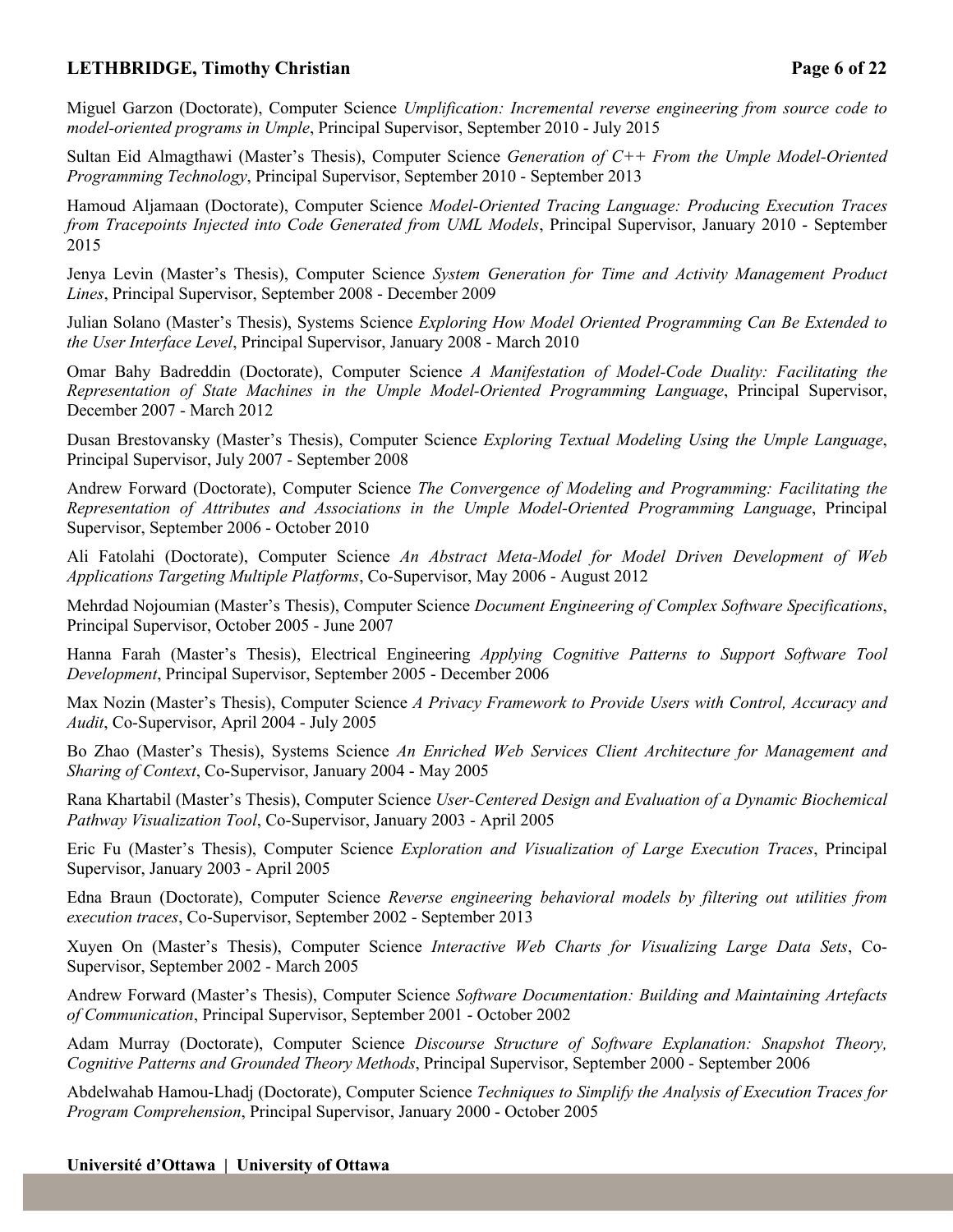# **LETHBRIDGE, Timothy Christian Page 7 of 22**

Huixiang Liu (Master's Thesis), Computer Science *Intelligent Search Techniques for Large Software Systems*, Principal Supervisor, January 2000 - November 2001

Iyad Zayour (Doctorate), Computer Science *Reverse Engineering: A Cognitive Approach, a Case Study and a Tool*, Principal Supervisor, January 1999 - March 2002

LiQun Wang (Master's Thesis), Systems Science *Animated Exploring of Huge Software Systems*, Principal Supervisor, September 1998 - January 2003

Mohammad Mtairek (Master's non-Thesis), Computer Science *Object-Oriented Abstractions of Non Object-Oriented Software*, Principal Supervisor, September 1998 - April 2002

Francisco Herrera (Master's Thesis), Computer Science *A Usability Study of the "TkSee" Software Exploration Tool*, Principal Supervisor, September 1997 - September 1999

Lisa Borgia (Master's non-Thesis), Computer Science *Performance Comparison of Memory-Mapped C++ Objects with a Commercial Database*, Principal Supervisor, September 1996 - December 1998

Priya Ramalingom (Master's non-Thesis), Computer Science *Adding A Generic Debugger to a Source Code Exploration Environment*, Principal Supervisor, September 1995 - December 1997

Jelber Sayyad-Shirabad (Doctorate), Computer Science *Learning Usage Patterns to Assist Source Code Browsing*, Co-Supervisor, September 1994 - March 2003

#### **COURSES:**

#### **Undergraduate Courses**

| CS1013 Computer Science Concepts in Fortran University of New Brunswick, New Brunswick:            |
|----------------------------------------------------------------------------------------------------|
| May, 1986 - June, 1986                                                                             |
| CS2083 Interactive Programming in APL University of New Brunswick, New Brunswick:                  |
| June, 1986 - August, 1986                                                                          |
| CSI2110 Data Structures:                                                                           |
| January, 1996 - April, 1996                                                                        |
| CSI2377 Smalltalk Programming Lab University of Ottawa, Ontario:                                   |
| January, 1990 - April, 1990                                                                        |
| CSI4111 Software Evolution and Re-Engineering University of Ottawa, Ontario:                       |
| January, 1993 - December, 1996                                                                     |
| ELG/SEG/CSI2911 Professional Practice in Electrical Engineering and Computer Science University of |
| Ottawa, Ontario:                                                                                   |
| January, 2010 - April, 2014                                                                        |
| SEG2105 Introduction to Software Engineering University of Ottawa, Ontario:                        |
| January, 1991 - December, 2014                                                                     |
| SEG3125 User Interface Analysis and Design University of Ottawa, Ontario:                          |
| May, 1995 - July, 2001                                                                             |
| SEG4110 Advanced Software Design and Reengineering University of Ottawa, Ontario:                  |
| May, 1994 - December, 2015                                                                         |
| SEG4910/SEG4911 Capstone Project in Software Engineering University of Ottawa, Ontario:            |
| September, 2000 - April, 2020                                                                      |
| <b>Graduate Courses</b>                                                                            |
| CSI5122 Software Usability University of Ottawa, Ontario:                                          |
| January, 1999 - April, 2019                                                                        |

#### **LIFETIME FUNDING:**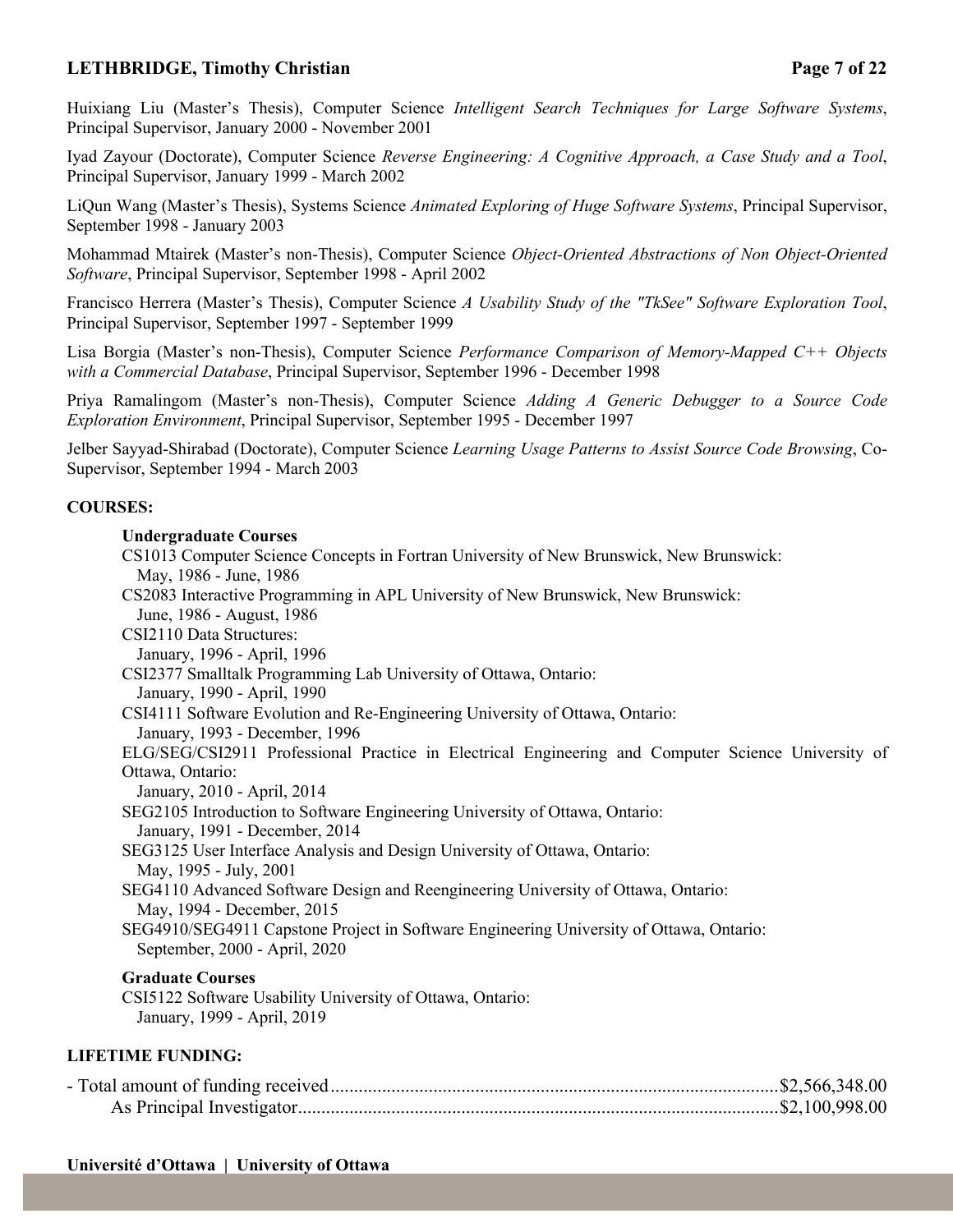# **LETHBRIDGE, Timothy Christian Page 8 of 22**

### **EXTERNAL RESEARCH FUNDING:**

| Date(s)              | <b>Source</b>                                                                                                                                       | <b>Type</b>           | Investigator                               | <b>Amount</b>               |
|----------------------|-----------------------------------------------------------------------------------------------------------------------------------------------------|-----------------------|--------------------------------------------|-----------------------------|
| $2016/5 -$           | Mitacs and KDM Analytics                                                                                                                            | Type:                 | My Role:                                   | Funding Total:              |
| 2018/5               | Title:                                                                                                                                              | Grant                 | Principal Investigator                     | \$75,000                    |
|                      | Mitacs Accelerate: Reconstructing<br>DoDAF (Department of Defense<br>Architecture Framework) compliant high<br>level views from information systems | Purpose:<br>Operating | Co-applicant:<br>Alvine Boaye-Belle        |                             |
|                      | Program:<br>Mitacs Accelerate                                                                                                                       |                       |                                            |                             |
| $2016/4 -$<br>2021/3 | Natural Sciences and Engineering<br>Research Council of Canada (NSERC)                                                                              | Type:<br>Grant        | My Role:<br>Principal Investigator         | Funding Total:<br>\$130,000 |
|                      | Title:<br>Discovery Grant                                                                                                                           | Purpose:<br>Operating |                                            |                             |
|                      | Program:<br>Discovery Grants                                                                                                                        |                       |                                            |                             |
| $2011/9 -$<br>2016/9 | Ontario Research Fund, General Motors<br>and IBM                                                                                                    | Type:<br>Grant        | My Role:<br>Co-investigator                | Funding Total:<br>\$381,000 |
|                      | Title:<br>ORF Grant - Model-Based Software<br>Engineering                                                                                           |                       | Principal Investigator:<br>Joanne Atlee    |                             |
| $2011/4 -$<br>2016/3 | Program:<br>Model-Based Software Engineering<br><b>NSERC</b>                                                                                        | Type:<br>Grant        | My Role:<br>Principal Investigator         | Funding Total:<br>\$145,000 |
|                      | Title:<br>Discovery Grant                                                                                                                           | Purpose:<br>Operating |                                            |                             |
|                      | Program:<br>Discovery Grants                                                                                                                        |                       |                                            |                             |
| $2009/5 -$<br>2012/4 | Ericsson and IBM and NSERC                                                                                                                          | Type:<br>Grant        | My Role:<br>Co-investigator                | Funding Total:<br>\$79,350  |
|                      | Title:<br>CRD - Tracing in software engineering                                                                                                     | Purpose:<br>Operating | Principal Investigator:<br>Michel Dagenais |                             |
|                      | Program:<br><b>CRD</b>                                                                                                                              |                       |                                            |                             |
| $2009/5 -$<br>2009/8 | Social Sciences and Humanities<br>Research Council of Canada (SSHRC)                                                                                | Type:<br>Grant        | My Role:<br>Co-investigator                | Funding Total:<br>\$5,000   |
|                      | Title:<br>Factors influencing high school and<br>university students' educational and<br>career decisions in the field of<br>information technology | Purpose:<br>Operating |                                            |                             |
|                      | Program:                                                                                                                                            |                       |                                            |                             |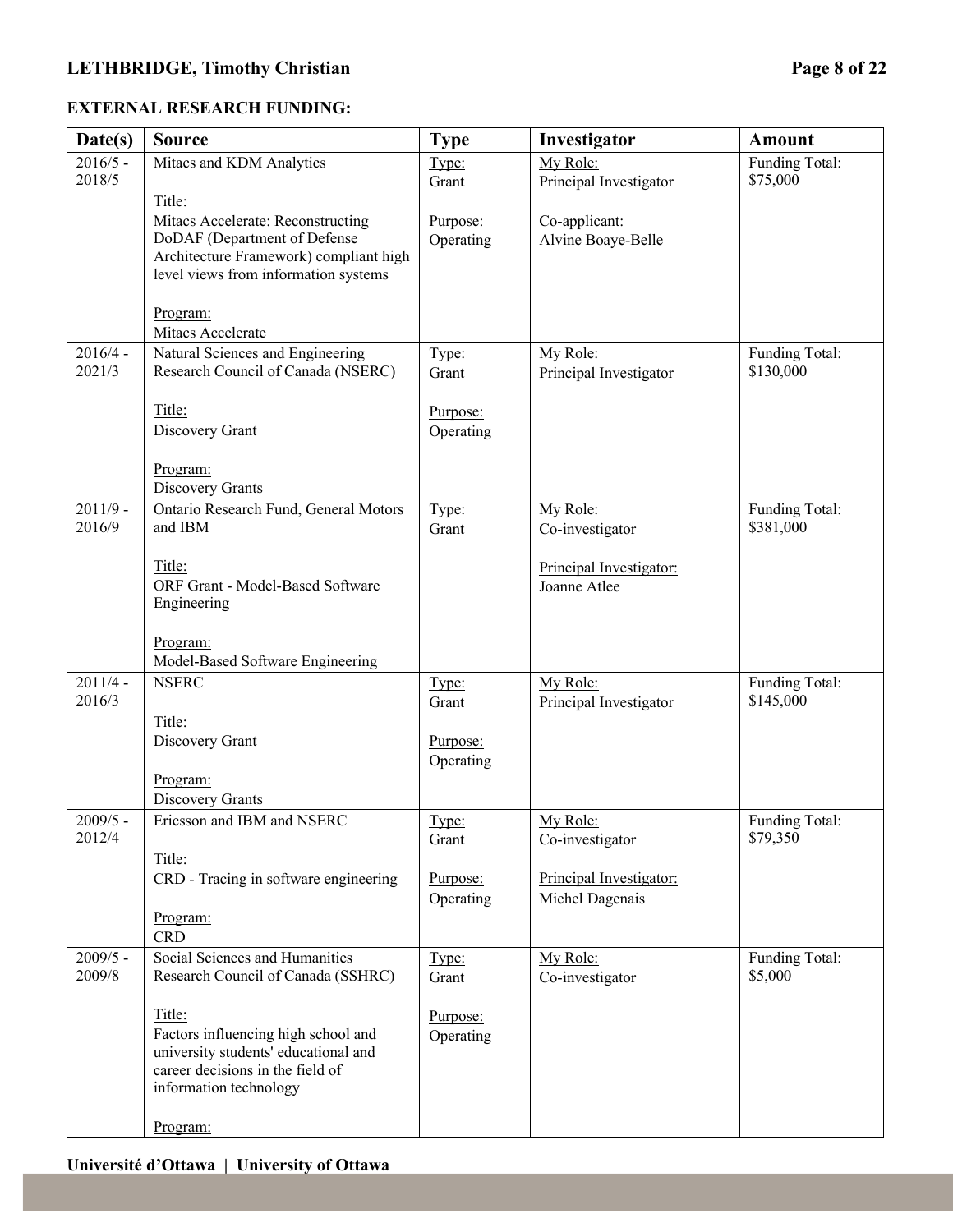# **LETHBRIDGE, Timothy Christian Page 9 of 22**

|                       | Challenges and Opportunities of a                                      |                |                        |                             |
|-----------------------|------------------------------------------------------------------------|----------------|------------------------|-----------------------------|
|                       | Knowledge-based Economy                                                |                |                        |                             |
| $2007/1 -$<br>2010/12 | IBM Canada Ltd                                                         | Type:          | My Role:               | Funding Total:<br>\$120,000 |
|                       |                                                                        | Grant          | Principal Investigator |                             |
|                       | Title:                                                                 |                |                        |                             |
|                       | CAS Fellowship                                                         | Purpose:       |                        |                             |
|                       |                                                                        | Operating      |                        |                             |
|                       | Program:                                                               |                |                        |                             |
| $2006/4 -$            | CAS Fellowships                                                        |                |                        |                             |
| 2011/3                | Natural Sciences and Engineering<br>Research Council of Canada (NSERC) | Type:<br>Grant | My Role:               | Funding Total:<br>\$139,000 |
|                       |                                                                        |                | Principal Investigator |                             |
|                       | Title:                                                                 | Purpose:       |                        |                             |
|                       | Improving the preciseness and usability                                | Operating      |                        |                             |
|                       | of UML                                                                 |                |                        |                             |
|                       |                                                                        |                |                        |                             |
|                       | Program:                                                               |                |                        |                             |
|                       | Discovery Grants                                                       |                |                        |                             |
| $2004/4 -$            | IBM and NSERC                                                          | Type:          | My Role:               | Funding Total:              |
| 2006/3                |                                                                        | Grant          | Principal Investigator | \$100,000                   |
|                       | Title:                                                                 |                |                        |                             |
|                       | CSER: Applying Cognitive Patterns to                                   | Purpose:       |                        |                             |
|                       | <b>Support Software Tool Development</b>                               | Operating      |                        |                             |
|                       |                                                                        |                |                        |                             |
|                       | Program:                                                               |                |                        |                             |
|                       | <b>CRD</b>                                                             |                |                        |                             |
| $2003/4 -$            | QNX                                                                    | Type:          | My Role:               | Funding Total:              |
| 2004/9                |                                                                        | Grant          | Principal Investigator | \$42,000                    |
|                       | Title:                                                                 |                |                        |                             |
|                       | Analyzing Traces with SEAT                                             |                |                        |                             |
|                       | Program:                                                               |                |                        |                             |
|                       | Research Grant                                                         |                |                        |                             |
| $2002/4 -$            | Natural Sciences and Engineering                                       | Type:          | My Role:               | Funding Total:              |
| 2006/3                | Research Council of Canada (NSERC)                                     | Grant          | Principal Investigator | \$118,000                   |
|                       |                                                                        |                |                        |                             |
|                       | Title:                                                                 | Purpose:       |                        |                             |
|                       | Discovery Grant: Visualization of                                      | Operating      |                        |                             |
|                       | Software                                                               |                |                        |                             |
|                       |                                                                        |                |                        |                             |
|                       | Program:                                                               |                |                        |                             |
|                       | Discovery Grants                                                       |                |                        |                             |
| 1999/4 -              | Mitel and NSERC                                                        | Type:          | My Role:               | Funding Total:              |
| 2002/3                |                                                                        | Grant          | Principal Investigator | \$540,000                   |
|                       | Title:                                                                 |                |                        |                             |
|                       | Consortium for Software Engineering                                    |                |                        |                             |
|                       | Research                                                               |                |                        |                             |
|                       | Program:                                                               |                |                        |                             |
|                       | Consortium for Software Engineering                                    |                |                        |                             |
|                       | Research                                                               |                |                        |                             |
| 1998/4 -              | Natural Sciences and Engineering                                       | Type:          | My Role:               | Funding Total:              |
| 2002/3                | Research Council of Canada (NSERC)                                     | Grant          | Principal Investigator | \$46,200                    |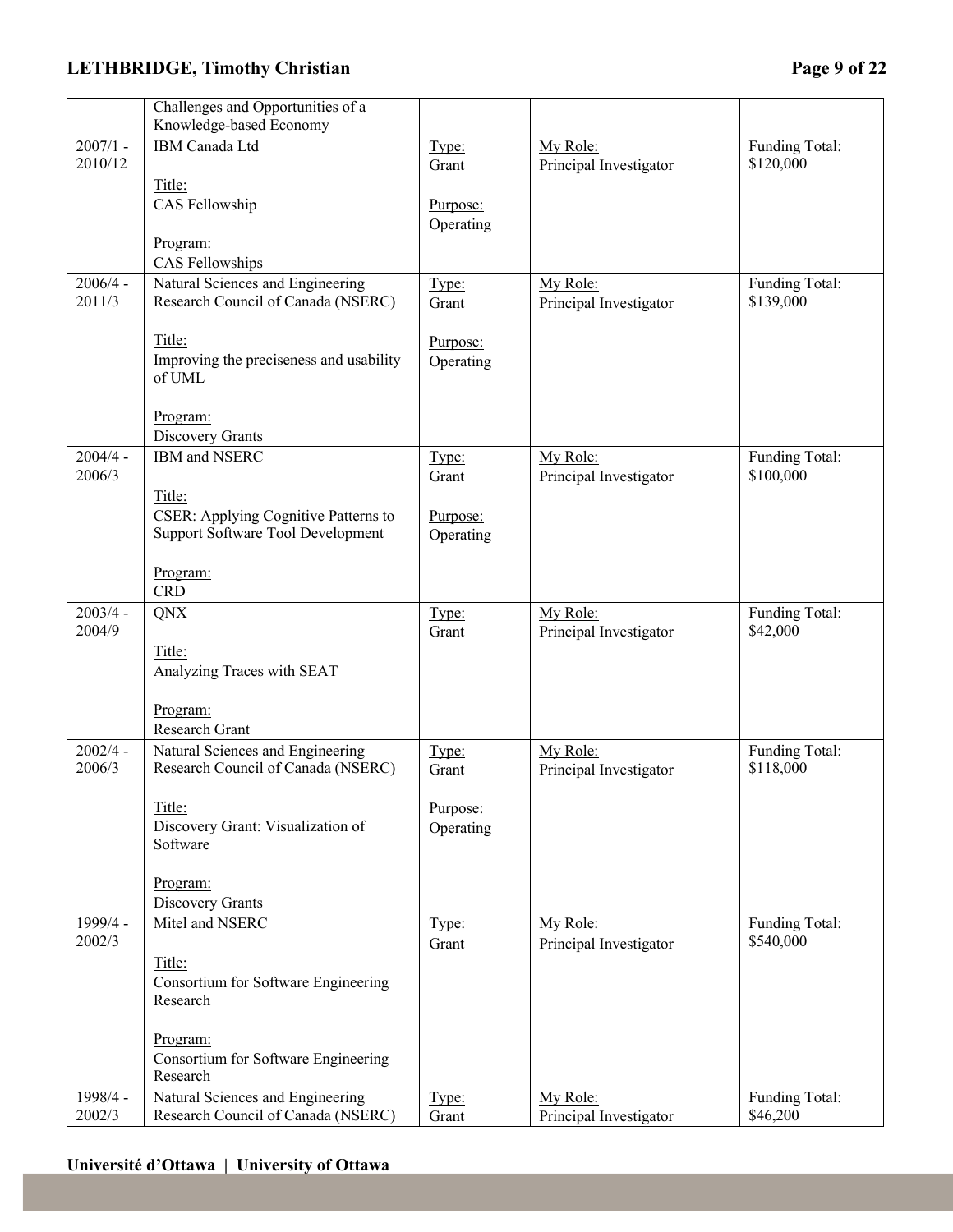# **LETHBRIDGE, Timothy Christian Page 10 of 22**

|                      | Title:<br>Discovery Grant: Analysis - level<br>patterns in object-oriented software<br><u>Program:</u><br>Discovery Grants                  | Purpose:<br>Operating |                                    |                             |
|----------------------|---------------------------------------------------------------------------------------------------------------------------------------------|-----------------------|------------------------------------|-----------------------------|
| $1996/4 -$<br>1999/3 | Mitel and NSERC<br>Title:<br>Consortium for Software Engineering<br>Research<br>Program:<br>Consortium for Software Engineering<br>Research | Type:<br>Grant        | My Role:<br>Principal Investigator | Funding Total:<br>\$524,298 |
| 1995/5 -<br>1996/4   | MITEL Corporation (Kanata, ON)<br>Title:<br>Knowledge Based reverse Engineering<br><u>Program:</u><br>Grant                                 | Type:<br>Contract     | My Role:<br>Principal Investigator | Funding Total:<br>\$60,000  |

## **INTERNAL RESEARCH FUNDING:**

| Date(s)    | <b>Source</b>                  | <b>Type</b> | Investigator           | Amount         |
|------------|--------------------------------|-------------|------------------------|----------------|
| $2018/7 -$ | University of Ottawa           | Type:       | My Role:               | Funding Total: |
| 2020/6     |                                | Grant       | Principal Investigator | \$24,000       |
|            | Title:                         |             |                        |                |
|            | Internal Stipend               | Purpose:    |                        |                |
|            |                                | Operating   |                        |                |
|            | <u>Program:</u>                |             |                        |                |
|            | Research Stipend 12K per year  |             |                        |                |
| $2014/7 -$ | University of Ottawa           | Type:       | My Role:               | Funding Total: |
| 2017/6     |                                | Grant       | Principal Investigator | \$22,500       |
|            | Title:                         |             |                        |                |
|            | Internal Stipend               | Purpose:    |                        |                |
|            |                                | Operating   |                        |                |
|            | Program:                       |             |                        |                |
|            | Research Stipend 7.5K per year |             |                        |                |
| $2008/7 -$ | University of Ottawa           | Type:       | My Role:               | Funding Total: |
| 2014/6     |                                | Grant       | Principal Investigator | \$15,000       |
|            | Title:                         |             |                        |                |
|            | Internal Stipend               | Purpose:    |                        |                |
|            |                                | Operating   |                        |                |
|            | <u>Program:</u>                |             |                        |                |
|            | Research Stipend 2.5K per year |             |                        |                |

### **CONTRIBUTIONS:**

**Life-time summary count according to the following categories:** 

Books Authored...................................................................................................................................................................3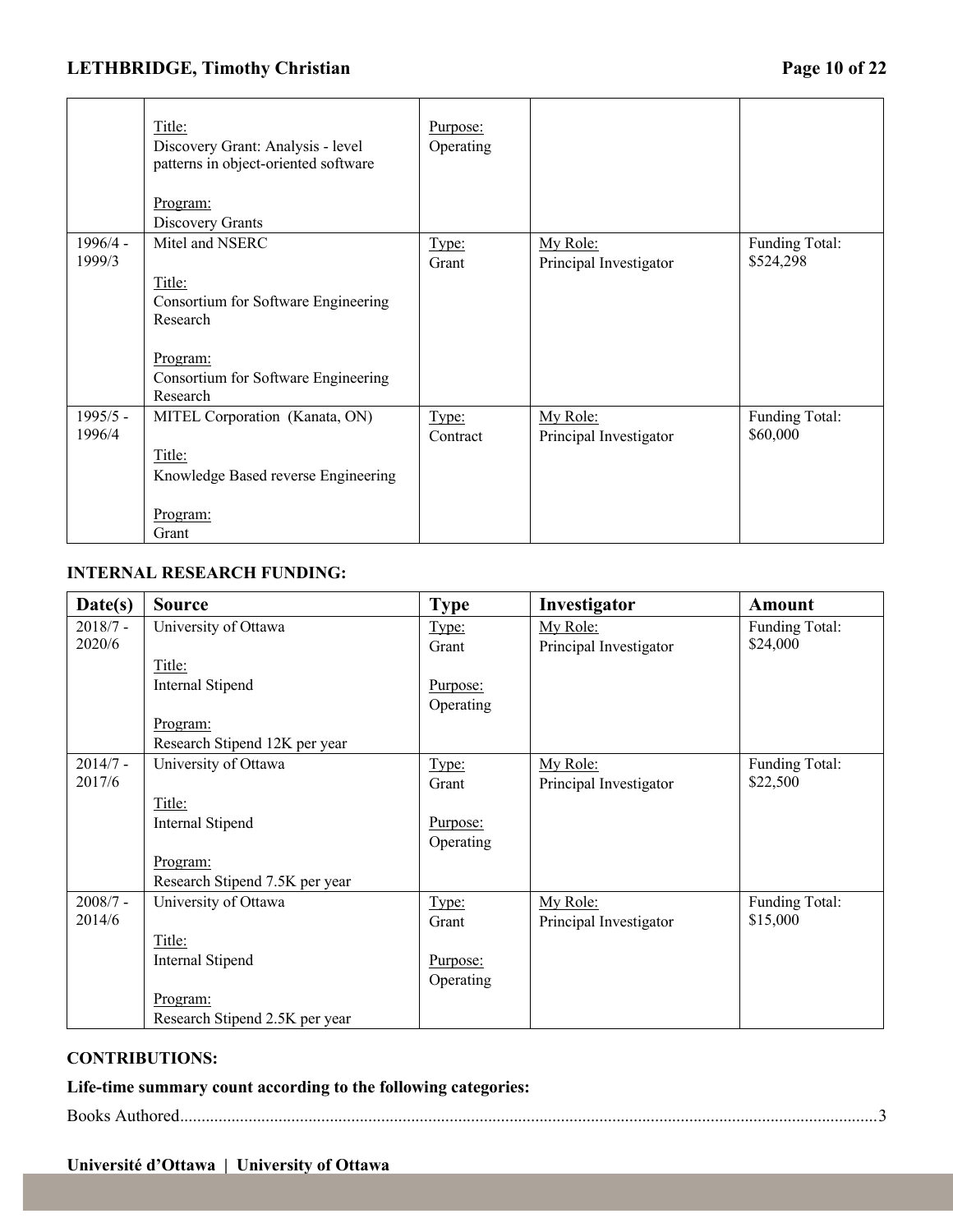# **LETHBRIDGE, Timothy Christian Page 11 of 22**

# **PUBLICATIONS:**

### Books Authored

- 3. Thompson, JB, Edwards, HM, Lethbridge, TC. (2004, June). *Post-summit Proceedings: International Summit on Software Engineering Education, Co-located with International Conference on Software Engineering, May 2002, Orlando, USA*: University of Sunderland Press.
- 2. Lethbridge, T., Laganière, R. (2004, January). *Object-Oriented Software Engineering: Practical Software Development using UML and Java* (2 ed.). London, UK: McGraw Hill. doi:http://www.site.uottawa.ca/school/research/lloseng
- 1. Lethbridge, T, Laganière, R. (2001, June). *Object-Oriented Software Engineering: Practical Software Development using UML and Java* (1 ed.). London, UK: Mcgraw-Hill.

### Refereed Chapters In Books

- 10. Lethbridge, TC. (2015, October). Usable Software Tools: Winding Paths of Involvement in Cascon and CAS. In Litoiu, M., Lyons, K., Müller, H., Ng, J (Eds.), *CAS and CASCON Honouring 25 Years of IBM Research and Innovation* (pp. ). Toronto, Canada: IBM. doi:http://citeseerx.ist.psu.edu/viewdoc/download?doi=10.1.1.700.3478&rep=rep1&type=pdf#page=88
- 9. Lethbridge, Timothy C, Lyon, Steve, Perry, Peter. (2008, June). The Management of University Industry Collaborations Involving Empirical Studies of Software Engineering. In Shull, F., Singer. J, and Sjøberg, D (Eds.), *Guide to Advanced Empirical Software Engineering* (pp. 257-284). Springer London. doi:10.1007/978-1-84800-044-5\_10
- 8. Singer, J., Sim. S., and Lethbridge, T.C. (2008, June). Software Engineering Data Collection for Field Studies. In Shull, F., Singer. J, and Sjøberg, D (Eds.), *Guide to Advanced Empirical Software Engineering* (pp. 9-34). Springer London. doi:10.1007/978-1-84800-044-5\_1
- 7. Shirabad, Jelber Sayyad, Lethbridge, Timothy C, Matwin, Stan. (2007, June). Discovering Relevance Relations in Software Systems Using Data Mining Techniques. In Zhang, D., Tsai, J (Eds.), *Advances in machine learning applications in software engineering* (pp. 168-207). IGI Global. doi:10.4018/978-1- 59140-941-1.ch008
- 6. Atlee, Joanne M, LeBlanc Jr, Richard J, Lethbridge, Timothy C, Sobel, Ann, Thompson, J Barrie. (2006, June). Reflections on Software Engineering 2004, the ACM/IEEE-CS Guidelines for Undergraduate Programs in Software Engineering. *Software Engineering Education in the Modern Age* (Vol. LNCS 4309) (pp. 11-27). Springer Berlin Heidelberg. doi:10.1007/11949374\_2
- 5. Giese, Holger, Roques, Pascal, Lethbridge, Timothy C. (2006, June). Summary of the Educator's Symposium. *Satellite Events at the MoDELS 2005 Conference* (Vol. LNCS 3844) (pp. 302-305). Springer Berlin Heidelberg. doi:10.1007/11663430\_3
- 4. Lethbridge, Timothy, Singer, Janice. (2002, June). Studies of the Work Practices of Software Engineers. In Erdogmus, H., Tanir, O (Eds.), *Advances in Software Engineering: Comprehension, Evaluation and Evolution* (pp. 51-72). Springer New York. doi:10.1007/978-0-387-21599-0\_3
- 3. Lethbridge, Timothy C, Anquetil, Nicolas. (2002, June). Evaluation of Approaches to Clustering for Program Comprehension and Remodularization. In Erdogmus, H., Tanir, O (Eds.), *Advances in Software Engineering: Comprehension, Evaluation and Evolution* (pp. 137-157). Springer New York. doi:10.1007/978-0-387-21599-0\_7
- 2. Lethbridge, T.C. and Herrera, F. (2002, June). Assessing the Usefulness of the TkSee Software Exploration Tool: A Case Study. In Erdogmus, H., Tanir, O (Eds.), *Advances in Software Engineering: Comprehension, Evaluation and Evolution* (pp. 73-93). Springer New York. doi:978-0-387-21599-0\_4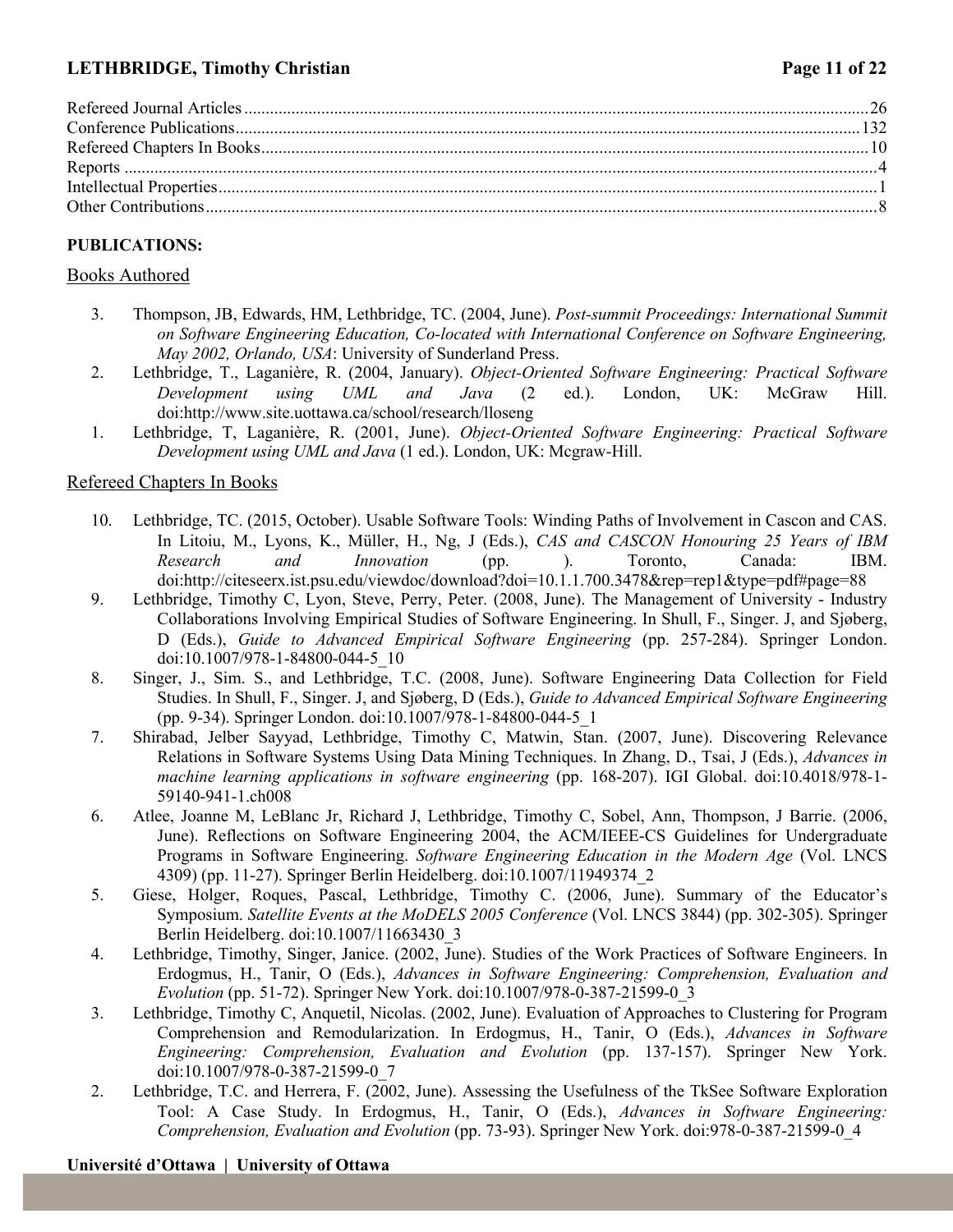### **LETHBRIDGE, Timothy Christian Page 12 of 22**

1. Lethbridge, T.C. and Ware, C. (1990, June). Animation Using Behaviour Functions. In Ichikawa et al (Eds.), *Visual Languages and Applications* (pp. 237-252). Boston: Springer, New York. doi:10.1007/978-1-4613- 0569-9\_13

## Refereed Journal Articles

- 26. \*Husseini Orabi M, \*Husseini Orabi M, Lethbridge TC. (2020, January). Umple-TL: A Model-Oriented, Dependency-Free Text Emission Tool. *Communications in Computer and Information Science*, 1161, 127-155. doi:10.1007/978-3-030-37873-8\_6 Extended version of Modelsward Article
- 25. Agner, L.T.W., Lethbridge, T.C., and Soares, I.W. (2019, September). Student experience with software modeling tools. *Software & Systems Modeling*, 18(5), 3025-3047. doi:10.1007/s10270-018-00709-6
- 24. \*Husseini Orabi M., \*Husseini Orabi A., Lethbridge T.C. (2019, February). A Textual Notation for Modeling and Generating Code for Composite Structure. *Communications in Computer and Information Science*, 991, 355-379. doi:10.1007/978-3-030-11030-7\_16 Extended version of Modelsward Article
- 23. \*Adesina, O, Lethbridge, T.C., Somé, S., \*Abdelzad, V., and \*Boaye Belle, A. (2018, December). Improving Formal Analysis of State Machines with Particular Emphasis on And-Cross Transitions. *Computer Languages, Systems and Structures*, 54. doi:10.1016/j.cl.2017.12.001
- 22. \*Boaye Belle, A, Lethbridge, T.C., \*Garzón, M., \*Adesina, O. (2018, April). Design and implementation of distributed expert systems: on a control strategy to manage the execution flow of rule activation. *Expert Systems with Applications*, 96, 129-148. doi:10.1016/j.eswa.2017.11.033
- 21. \*Abdelzad V., Lethbridge T.C. (2015, October). Promoting Traits into Model-Driven Development. *Systems and Software Modeling*. doi:http://rdcu.be/mSAc
- 20. \*Forward, A, \*Badreddin, O, Lethbridge, TC, \*Solano, J. (2012, June). Model-driven rapid prototyping with Umple. *Software: Practice and Experience*, 42(7), 781-797. doi:http://dx.doi.org/10.1002/spe.1155
- 19. \*Fatolahi, A, Somé, SS, Lethbridge, TC. (2012, June). A Meta-Model for Model-Driven Web Development. *International Journal of Software and Informatics*, 6(2), 125-162.
- 18. \*Nojoumian, M, Lethbridge, TC. (2011, June). Reengineering PDF-based documents targeting complex software specifications. *Int. J Knowledge and Web Intelligence*, 2(4), 292-319. doi:10.1504/IJKWI.2011.045165
- 17. \*Fatolahi, A, Somé, S, Lethbridge, TC. (2011, June). Model-driven web development for multiple platforms. *Journal* of *Web Engineering*, 10(2), 109-152. doi:https://www.riverpublishers.com/journal/journal\_articles/RP\_Journal\_1540-9589\_1022.pdf
- 16. \*Hamou-Lhadj, A, Lethbridge, TC. (2010, June). A metamodel for the compact but lossless exchange of execution traces. *Software & Systems Modeling*, 11(1), 77-98. doi:10.1007/s10270-010-0180-x
- 15. \*Hamou-Lhadj, A, Lethbridge, TC. (2010, June). Understanding the complexity embedded in large routine call traces with a focus on program comprehension tasks. *IET software*, 4(2), 161-177. doi:10.1049/ietsen.2009.0031
- 14. Lethbridge, TC, LeBlanc Jr, RJ, Kelley-Sobel, AE, Hilburn, T B, Diaz-Herrera, TL. (2006, June). SE2004: Recommendations for undergraduate software engineering curricula. *Software, IEEE*, 23(6), 19-25. doi:10.1109/MS.2006.171
- 13. Lethbridge, TC, Sim, SE, Singer, J. (2005, June). Studying software engineers: Data collection techniques for software field studies. *Empirical software engineering*, 10(3), 311-341. doi:10.1007/s10664-005-1290-x
- 12. Lethbridge, TC, Singer, J, \*Forward, A. (2003, June). How software engineers use documentation: The state of the practice. *Software, IEEE*, 20(6), 35-39. doi:10.1109/MS.2003.1241364
- 11. \*Anquetil, N, Lethbridge, TC. (2003, June). Comparative study of clustering algorithms and abstract representations for software remodularisation. *IEE Proceedings-Software*, 150(3), 185-201. doi:10.1049/ip-sen:20030581
- 10. \*Liu, H, Lethbridge, TC. (2002, June). Intelligent search methods for software maintenance. *Information Systems Frontiers*, 4(4), 409-423. doi:10.1023/A:10208398
- 9. Lethbridge, TC. (2001, June). Mixing Software Engineering Research and Development-What Needs Ethical Review and What Does Not?. *Empirical Software Engineering*, 6(4), 319-321. doi:10.1023/A:10119746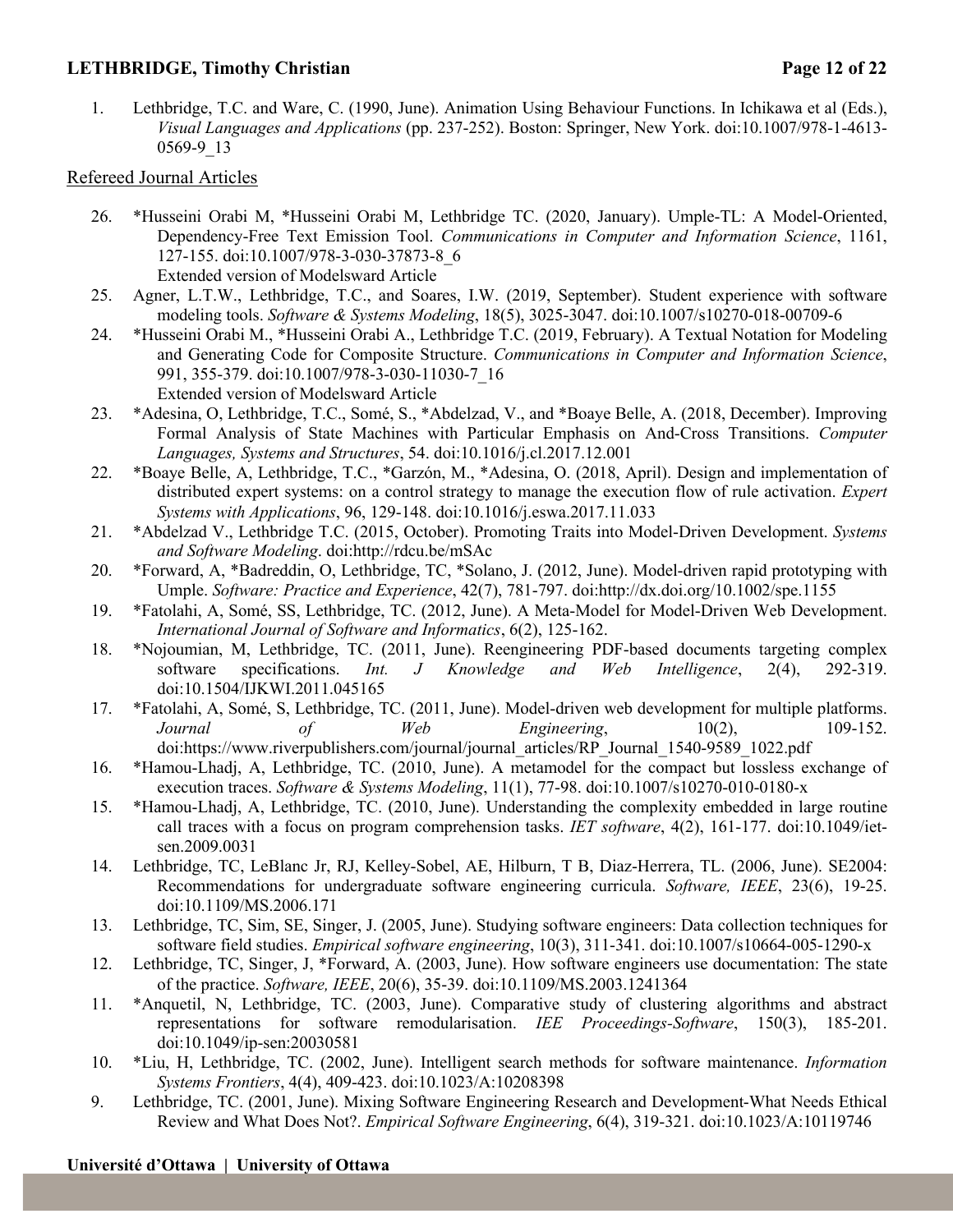## **LETHBRIDGE, Timothy Christian Page 13 of 22**

- 8. Lethbridge, TC. (2000, June). What knowledge is important to a software professional?. *Computer*, 33(5), 44- 50. doi:10.1109/2.841783
- 7. Lethbridge, TC. (2000, June). Priorities for the education and training of software engineers. *Journal of Systems and Software*, 53(1), 53-71. doi:10.1016/S0164-1212(00)00009-1
- 6. Lethbridge, TC. (2000, June). Evaluating a domain-specialist-oriented knowledge management system. *International Journal of Human-Computer Studies*, 52(6), 961-990. doi:10.1006/ijhc.1999.0380
- 5. \*Anquetil, N, Lethbridge, TC. (1999, June). Recovering software architecture from the names of source files. *Journal of Software Maintenance*, 11(3), 201-221. doi:10.1002/(SICI)1096- 908X(199905/06)11:33.0.CO;2-1
- 4. Lethbridge, TC. (1998, June). The relevance of software education: A survey and some recommendations. *Annals of Software Engineering*, 6(1-4), 91-110. doi:10.1023/A:10189177
- 3. Lethbridge, TC. (1998, June). Metrics for concept-oriented knowledge bases. *International Journal of Software Engineering and Knowledge Engineering*, 8(02), 161-188. doi:10.1142/S021819409800011X
- 2. Skuce, D, Lethbridge, TC. (1995, June). CODE4: A unified system for managing conceptual knowledge. *International Journal of Human-Computer Studies*, 42(4), 413-451. doi:10.1006/ijhc.1995.1019
- 1. Lethbridge, TC, Ware, C. (1989, June). A simple heuristically-based method for expressive stimulus-response animation. *Computers & Graphics*, 13(3), 297-303. doi:10.1016/0097-8493(89)90077-0

### Conference Publications

- 132. Lethbridge, T, and \*Alghamdi, A. (2019, November). Framework, Model and Tool Use in Higher Education Enterprise Architecture: An International Survey. In *Cascon* (p. 138-147) ACM.
- 131. Lethbridge. TC. (2019, September). UmpleOnline as a Testbed for Modeling Empirical Studies: A Position Paper. In *Fourth International Workshop on Human Factors in Modeling (HuFaMo) 2019* (p. 412-413) IEEE. doi:10.1109/MODELS-C.2019.00064
- 130. \*Boaye Belle, A., Lethbridge, T.C., Kpodjedo, S., Adesina, O., Garzón, M. (2019, September). A novel approach to measure confidence and uncertainty in assurance cases. In *9th International Model-Driven Requirements Engineering Workshop (MoDRe) 2019* IEEE. *(In Press)*
- 129. Lethbridge, TC. (2019, June). Capstone Software Engineering Students Can Develop a High-Quality Complex System: A Case Study With Umple. In *Canadian Engineering Education Association Conference*. doi:https://ojs.library.queensu.ca/index.php/PCEEA/article/view/13730
- 128. \*Husseini-Orabi, M., \*Husseini-Orabi, A., Lethbridge, TC. (2019, January). Umple as a Template Language (Umple-TL). In *7th International Conference on Model-Driven Engineering and Software Development, MODELSWARD* INSTCC. doi:10.5220/0007382000980106
- 127. \*Adesina, O., Lethbridge, T.C., Somé, S. (2019, September). Optimizing Hierarchical, Concurrent State Machines in Umple for Model Checking. In *16th Workshop on Model Driven Engineering, Verification and Validation (MoDeVVa) 2019* (p. 523-531) IEEE. doi:10.1109/MODELS-C.2019.00082
- 126. \*Husseini-Orabi, M., \*Husseini-Orabi, A., and Lethbridge, T.C. (2018, January). Component-Based Modeling in Umple. In *Modelsward 2018* (p. 247-255) SCITEPRESS. doi:https://www.researchgate.net/profile/Timothy\_Lethbridge/publication/322879081\_Componentbased Modeling in Umple/links/5a7b01550f7e9b41dbd725f2/Component-based-Modeling-in-Umple.pdf
- 125. \*Husseini-Orabi, M., \*Husseini-Orabi, A., and Lethbridge, T.C. (2018, January). Concurrent Programming using Umple. In *Modelsward 2018* (p. 575-585) SCITEPRESS. doi:https://www.researchgate.net/profile/Timothy\_Lethbridge/publication/322870960\_Concurrent\_Progra mming\_using\_Umple/links/5a7b01c0aca2722e4df60555/Concurrent-Programming-using-Umple.pdf
- 124. Sturm, A., Lethbridge, TC. (2018, May 15). Poster: Are Our Students Engaged in Their Studies? Professional Engagement vs. Study Engagement. In *2018 IEEE/ACM 40th International Conference on Software Engineering: Companion (ICSE-Companion)* (p. 149-150) IEEE. doi:https://ieeexplore.ieee.org/abstract/document/8449474
- 123. Lethbridge. T.C. and \*Algablan, A. (2018, October). Applying Umple to the Rover Control Challenge Problem: A Case Study in Model-Driven Engineering. In *MDETools, Models 2018* (p. 386-395) CEUR. doi:http://ceur-ws.org/Vol-2245/mdetools\_paper\_9.pdf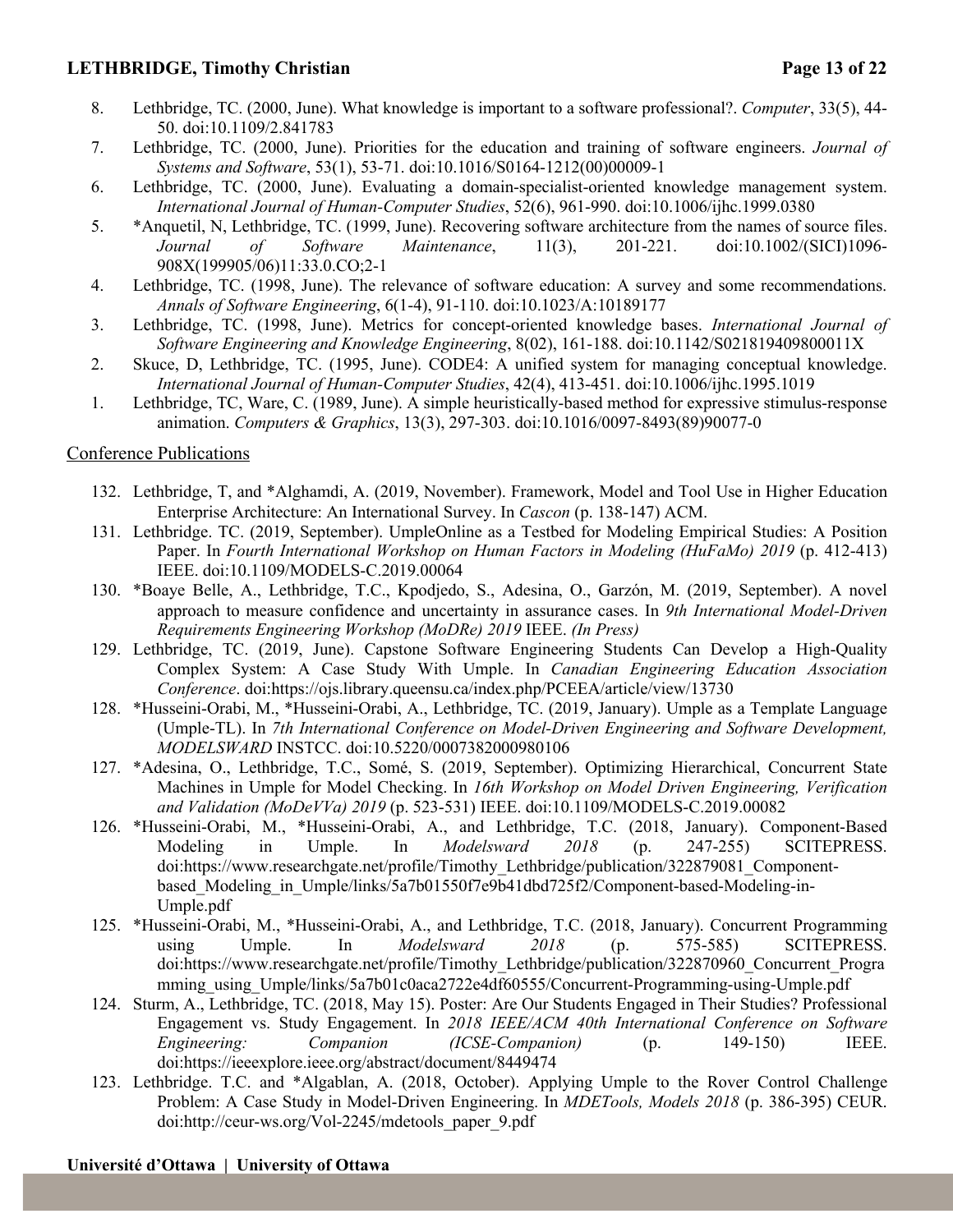### **LETHBRIDGE, Timothy Christian Page 14 of 22**

- 122. Lethbridge, T.C, \*Algablan, A. (2018, October 15). Using umple to synergistically process features, variants, UML models and classic code. In *International Symposium on Leveraging Applications of Formal Methods* (p. 69-88) Springer. doi:10.1007/978-3-030-03418-4\_5
- 121. Badreddin, O., Khandoker, R., Forward, A., Masmali, O., Lethbridge, T.C. (2018, October 15). A decade of software design and modeling: A survey to uncover trends of the practice. In *Proceedings of the 21th ACM/IEEE International Conference on Model Driven Engineering Languages and Systems* (p. 245-255). doi:10.1145/3239372.3239389
- 120. Lethbridge, T.C., Peyton, L., Amyot, D., Somé, S. (2017, October). The University of Ottawa Undergraduate Software Engineering Program: Leading and Innovative. In *CSEE&T 2017* (p. 5-6) IEEE. doi:10.1109/CSEET.2017.12
- 119. \*Agner, Luciane T. W. and Lethbridge, T.C. (2017, September). A Survey of Tool Use in Modeling Education. In *Models 2017* (p. 303-322) IEEE Computer Society. doi:10.1109/MODELS.2017.1
- 118. Lima, E., \*Resende, A., Lethbridge, TC. (2016, August 21). The Uncomfortable Discrepancies of Software Metric Thresholds and Reference Values in Literature. In *ICSEA 2016, The Eleventh International Conference on Software Engineering Advances* (p. 1-9). doi:http://www.thinkmind.org/index.php?view=article&articleid=icsea\_2016\_1\_10\_10013
- 117. Badreddin, O., \*Abdelzad, V., Lethbridge, TC, Elaasar, M. (2016, June 15). fSysML: Foundational Executable SysML for Cyber-Physical System Modeling. In *GEMOC workshop*. doi:http://ceurws.org/Vol-1731/paper\_3.pdf
- 116. \*Husseini Orabi, M., \*Husseini Orabi, A., Lethbridge, TC. (2016, January). Umple as a component-based language for the development of real-time and embedded applications. In *Modelsward 2016* (p. 282-291) Scitepress. doi:https://ieeexplore.ieee.org/abstract/document/7954371
- 115. George, A., Lethbridge, TC., Peyton, L. (2016, June). Graduate Attribute Assessment In Software Engineering Program At University Of Ottawa – Continual Improvement Process. In *2016 Canadian Engineering Education Conference*. doi:https://ojs.library.queensu.ca/index.php/PCEEA/article/view/6484/6032
- 114. \*Husseini Orabi, A, \*Husseini Orabi, M, Lethbridge, TC. (2016, June 15). Psychophysiological observing and analysis tool for user experience. In *Proceedings of the 1st International Workshop on Emotion Awareness in Software Engineering* (p. 22-25). doi:10.1145/2897000.2897004
- 113. Lethbridge, TC, \*Abdelzad, V, \*Husseini Orabi, M, \*Husseini Orabi, A, \*Adesina, O. (2016, June 15). Merging modeling and programming using Umple. In *International Symposium on Leveraging Applications of Formal Methods* (p. 187-197). doi:10.1007/978-3-319-47169-3\_14
- 112. \*Adesina, O, Lethbridge, TC, Somé, S. (2016, June 15). A fully automated approach to discovering nondeterminism in state machine diagrams. In *10th International Conference on the Quality of Information and Communications Technology, Portugal*. doi:10.1109/QUATIC.2016.021
- 111. \*Abdelzad, V, Lethbridge, TC, Hosseini, M. (2016, June 15). The role of semiotic engineering in software engineering. In *Proceedings of the 5th International Workshop on Theory-Oriented Software Engineering* (p. 15-21). doi:10.1145/2897134.2897136
- 110. \*Adesina O, Somé, S, Lethbridge TC. (2016, October). Modeling State Diagrams with And-Cross Transitions. In *MoDeVVa 2016, Models 2016* CEUR 1713. doi:http://ceur-ws.org/Vol-1713/MoDeVVa\_2016\_paper\_6.pdf
- 109. \*Aljamaan, H, Lethbridge TC. (2015, November 3). MOTL: a Textual Language for Trace Specification of State Machines and Associations. In *Proceedings of 25th Annual International Conference on Computer Science and Software Engineering (Cascon)* (p. 101-110) IBM and ACM. doi:https://dl.acm.org/citation.cfm?id=2886460
- 108. \*Braun, E., Amyot, D., Lethbridge, TC. (2015, October 12). Generating Software Documentation in Use Case Maps from Filtered Execution Traces. In *17th International System Design Languages Forum* (p. 177-192) Springer. doi:10.1007/978-3-319-24912-4\_13 Winner of best paper award
- 107. \*Abdelzad, V., Amyot, D., Lethbridge, TC. (2015, October 12). Adding a Textual Syntax to an Existing Graphical Modeling Language: Experience Report with GRL. In *17th International System Design Languages Forum* (p. 159-174) Springer. doi:10.1007/978-3-319-24912-4\_12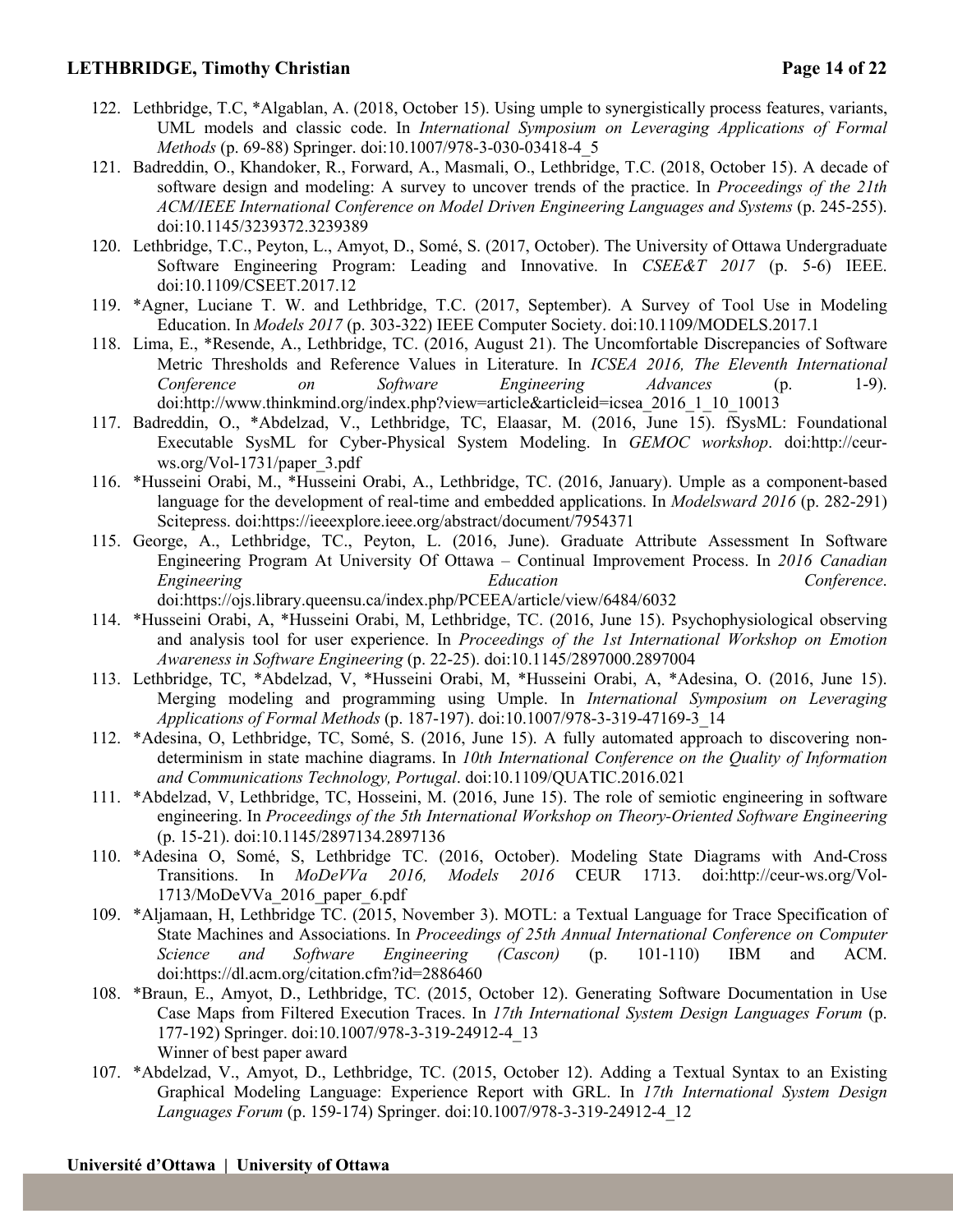## **LETHBRIDGE, Timothy Christian Page 15 of 22**

- 106. Badreddin, O, Sturm, A, Hamou-Lhadj, A., Lethbridge T.C., Dixon, W., Simmons, R. (2015, September 29). The Effects of Education on Student Perceptions of Modeling in Software Engineering. In *HuFamo Workshop of Models 2015* (p. 39-46) CEUR. doi:http://ceur-ws.org/Vol-1522/Badreddin2015HuFaMo.pdf
- 105. \*Aljamaan, H., Lethbridge TC., \*Garzon, M. (2015, September 28). UmpleRun: a Dynamic Analysis Tool for Textually Modeled State Machines using Umple. In *EXE 2015 Workshop at Models 2015* (p. 16-20) CEUR. doi:http://ceur-ws.org/Vol-1560/paper3.pdf
- 104. \*Abdelzad, V., Amyot, D., Alwidian, S., Lethbridge, TC. (2015, August 15). A Textual Syntax with Tool Support for the Goal-oriented Requirement Language. In *International iStar Workshop* (p. 61-66) CEUR. doi:http://ceur-ws.org/Vol-1402/paper6.pdf
- 103. \*Garzon, M, \*Aljamaan, H, Lethbridge, TC. (2015, June 15). Umple: A Framework for Model Driven Development of Object-Oriented Systems. In *Software Analysis, Evolution and Reengineering (SANER), 2015 IEEE 22nd International Conference on* (p. 494-498) IEEE. doi:10.1109/SANER.2015.7081863
- 102. \*Abdelzad, V, \*Aljamaan, H, \*Adesina, O, \*Garzon, M Lethbridge, TC. (2014, June 15). A Model-Driven Solution for Financial Data Representation Expressed in FIXML. In *TTC 2014* (p. 65) CEUR. doi:http://ceur-ws.org/Vol-1305/paper15.pdf
- 101. \*Badreddin, O, \*Forward, A, Lethbridge, TC. (2013, June 15). Improving Code Generation for Associations: Enforcing Multiplicity Constraints and Ensuring Referential Integrity. In *Software Engineering Research, Management and Applications* (p. 129-149) Springer International Publishing. doi:10.1007/978-3-319- 00948-3\_9
- 100. \*Badreddin, O, Lethbridge, TC, \*Forward, A. (2014, January 15). A Novel Approach to Versioning and Merging Model and Code Uniformly. In *MODELSWARD* (p. 254-263) INSTICC. doi:https://ieeexplore.ieee.org/abstract/document/7018472
- 99. Lethbridge, TC. (2014, April 23). Teaching modeling using Umple: Principles for the development of an effective tool. In *Software Engineering Education and Training (CSEE&T), 2014 IEEE 27th Conference on* (p. 23-28) IEEE. doi:10.1109/CSEET.2014.6816777
- 98. \*Badreddin, O, Sturm, A, Lethbridge, TC. (2014, June 15). Requirement traceability: A model-based approach. In *Model-Driven Requirements Engineering Workshop (MoDRE), 2014 IEEE 4th International* (p. 87-91) IEEE. doi:10.1109/MoDRE.2014.6890829
- 97. \*Badreddin, O, \*Forward, A, Lethbridge, TC. (2014, June 15). A Test-Driven Approach for Developing Software Languages. In *MODELSWARD* (p. 225-234) INSTICC. doi:https://ieeexplore.ieee.org/abstract/document/7018469
- 96. \*Aljamaan, H, Lethbridge, TC, \*Badreddin, O, \*Guest, G, \*Forward, A. (2014, June 15). Specifying Trace Directives for UML Attributes and State Machines. In *MODELSWARD* (p. 79-86). doi:https://ieeexplore.ieee.org/abstract/document/7018450
- 95. \*Badreddin, O, Lethbridge, TC, \*Forward, A, Elaasar, M, \*Aljamaan, H, \*Garzón, M. (2014, June 15). Enhanced Code Generation from UML Composite State Machines. In *MODELSWARD* (p. 235-245) INSTICC. doi:https://ieeexplore.ieee.org/abstract/document/7018470
- 94. Lethbridge, Timothy C. (2014, October 1). Umple: An Open-Source Tool for Easy-To-Use Modeling, Analysis, and Code Generation. In *Models 2014 Demonstrations Track* (p. 5) CEUR. doi:http://ceurws.org/Vol-1255/paper6.pdf
- 93. \*Garzon, M, Lethbridge, TC, \*Aljamaan, H, \*Badreddin, O. (2014, November 15). Reverse Engineering of Object-Oriented Code into Umple using an Incremental and Rule-Based Approach. In *Proceedings of 24th Annual International Conference on Computer Science and Software Engineering (CASCON)* (p. 91- 105) IBM Corp and ACM. doi:https://dl.acm.org/citation.cfm?id=2735534
- 92. \*Badreddin, O, Lethbridge, TC, Forward, A. (2014, June 15). Investigation and Evaluation of UML Action Languages. In *MODELSWARD* (p. 264-273) INSTICC. doi:https://ieeexplore.ieee.org/abstract/document/7018473
- 91. \*Badreddin, O, Lethbridge, TC, Elassar, M. (2013, June 15). Modeling Practices in Open Source Software. In *International Conference on Open Source Systems* (p. 127-139) Springer Berlin Heidelberg. doi:10.1007/978-3-642-38928-3\_9
- 90. \*Badreddin, O, Lethbridge, TC. (2013, June 15). Model oriented programming: bridging the code-model divide. In *Proceedings of the 5th International Workshop on Modeling in Software Engineering* (p. 69- 75). doi:https://dl.acm.org/citation.cfm?id=2662754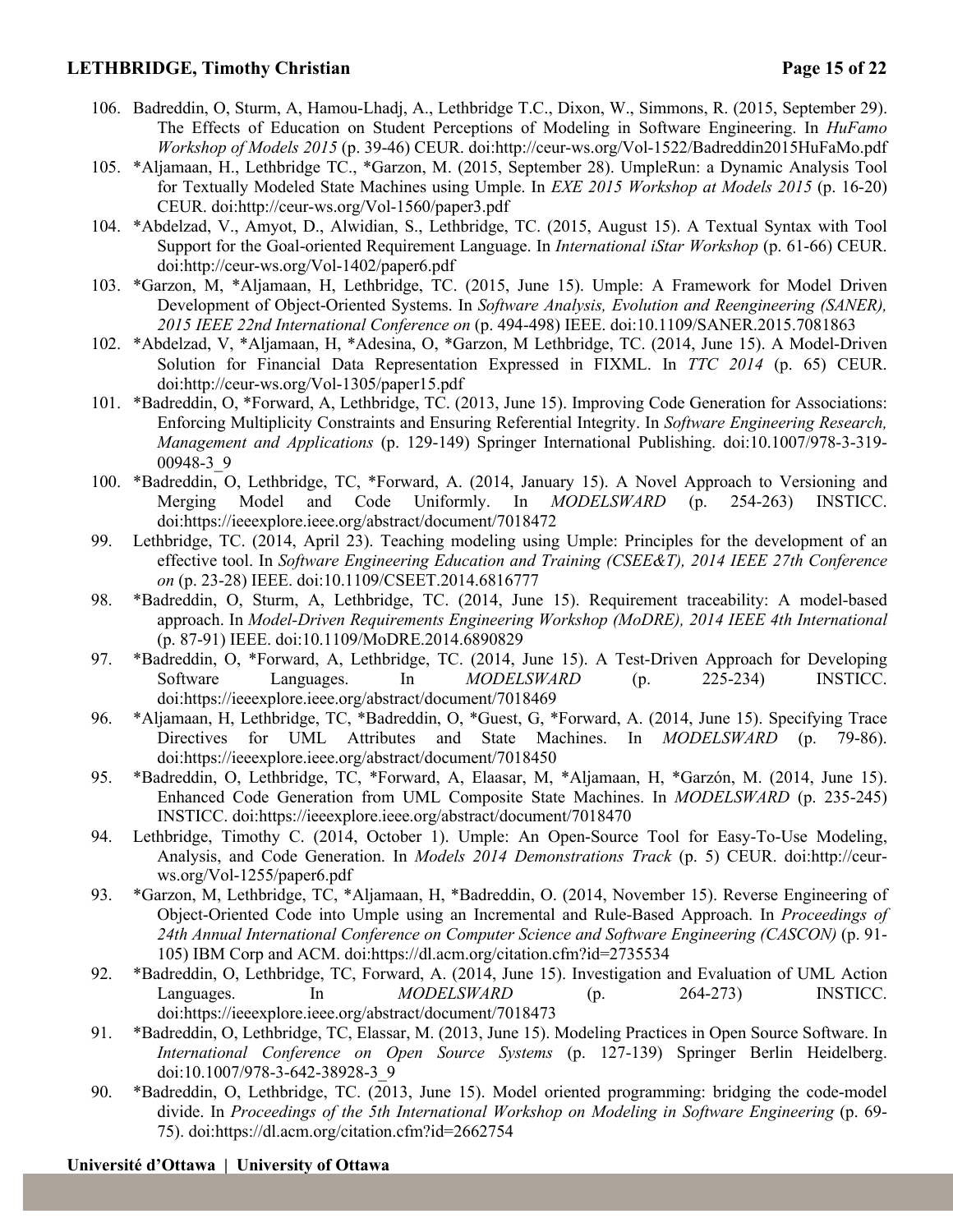## **LETHBRIDGE, Timothy Christian Page 16 of 22**

- 89. \*Badreddin, O, \*Forward, A, Lethbridge, TC. (2013, June 15). Exploring a Model-Oriented and Executable Syntax for UML Attributes. In *Software Engineering Research, Management and Applications* (p. 33-53) Springer International Publishing. doi:10.1007/978-3-319-00948-3\_3
- 88. Akayama, S, Demuth, B, Lethbridge, TC, Scholz, M, Stevens, P, Stikkolorum, DR. (2013, June 15). Tool Use in Software Modelling Education. In *EduSymp@ MoDELS* CEUR. doi:http://ceur-ws.org/Vol-1134/paper6.pdf
- 87. Lethbridge, Timothy C. (2013, June 15). Key Properties for Comparing Modeling Languages and Tools: Usability, Completeness and Scalability. In *Comparing Modeling Approaches* CEUR. doi:http://ceurws.org/Vol-1076/paper3.pdf
- 86. \*Garzon, M, Lethbridge, TC. (2012, June 15). Exploring how to Develop Transformations and Tools for Automated Umplification. In *Reverse Engineering (WCRE), 2012 19th Working Conference On* (p. 491- 494). doi:10.1109/WCRE.2012.58
- 85. Mussbacher, G, Alam, O, Alhaj, M, Ali, S, Amálio, N, Barn, B, Braek, R, Clark, T, Combemale, B, Cysneiros, LM, Lethbridge, TC. (2012, June 15). Assessing composition in modeling approaches. In *Proceedings of the CMA 2012 Workshop*. doi:10.1145/2459031.2459032
- 84. Lethbridge, TC. (2012, June 15). A Model of bCMS Using the Umple Model-Oriented Programming Approach. In *Comparing Modeling Approaches*. doi:http://www.cs.colostate.edu/remodd/v1/sites/default/files/UmpleSubmissionForComparingModelingA pproaches-Lethbridge.pdf
- 83. \*Aljamaan, H, Lethbridge, TC. (2012, June 15). Towards Tracing at the Model Level. In *Reverse Engineering (WCRE), 2012 19th Working Conference on* (p. 495-498). doi:10.1109/WCRE.2012.59
- 82. \*Badreddin, O, \*Forward, A, Lethbridge, TC. (2012, June 15). Model oriented programming: an empirical study of comprehension. In *Proceedings of the 2012 Conference of the Center for Advanced Studies on Collaborative Research* (p. 73-86). doi:https://dl.acm.org/citation.cfm?id=2399784
- 81. \*Badreddin, O, Lethbridge, TC. (2012, June 15). Combining experiments and grounded theory to evaluate a research prototype: Lessons from the umple model-oriented programming technology. In *Proceedings of the First International Workshop on User Evaluation for Software Engineering Researchers* (p. 1-4). doi:10.1109/USER.2012.6226575
- 80. \*Fatolahi, A., and Somé, S. and Lethbridge, TC. (2011, June 15). Towards Reusability in Web Modeling Using QVT Relations. In *Webist*.
- 79. Lethbridge, TC, Mussbacher, G, \*Forward, A, \*Badreddin, O. (2011, June 15). Teaching UML using umple: Applying model-oriented programming in the classroom. In *Software Engineering Education and Training (CSEE&T), 2011 24th IEEE-CS Conference on* (p. 421-428). doi:10.1109/CSEET.2011.5876118
- 78. \*Fatolahi, A, Somé, SS, Lethbridge, TC. (2010, June 15). Automated Generation of Use Case Descriptions from Problem Frames. In *Software Engineering Research, Management and Applications (SERA), 2010 Eighth ACIS International Conference on* (p. 223-230). doi:10.1109/SERA.2010.36
- 77. Lethbridge, TC, \*Forward, A, \*Badreddin, O. (2010, June 15). Umplification: Refactoring to incrementally add abstraction to a program. In *Reverse Engineering (WCRE), 2010 17th Working Conference on* (p. 220-224). doi:10.1109/WCRE.2010.32
- 76. \*Forward, A, \*Badreddin, O, Lethbridge, TC. (2010, June 15). Umple: Towards combining model driven with prototype driven system development. In *Rapid System Prototyping (RSP), 2010 21st IEEE International Symposium on* (p. 1-7). doi:10.1109/RSP.2010.5656338
- 75. \*Forward, A, \*Badreddin, O, Lethbridge, TC. (2010, June 15). Perceptions of software modeling: a survey of software practitioners. In *5th workshop from code centric to model centric: evaluating the effectiveness of MDD (C2M: EEMDD)*. doi:https://www.researchgate.net/profile/Andrew\_Forward/publication/236953349\_Perceptions\_of\_softw are modeling a survey of software practitioners/links/0046352978fcc74cf4000000/Perceptions-ofsoftware-modeling-a-survey-of-software-practitioners.pdf
- 74. \*Fatolahi, A, Somé, S, Lethbridge, TC. (2010, June 15). Designing a Map of Mappings: Visualization of QVT Relations using Basic Petri-Nets. In *2nd International Workshop on Future Trends of Model-Driven Development (FTMDD 2010)* (p. 33-45) Springer.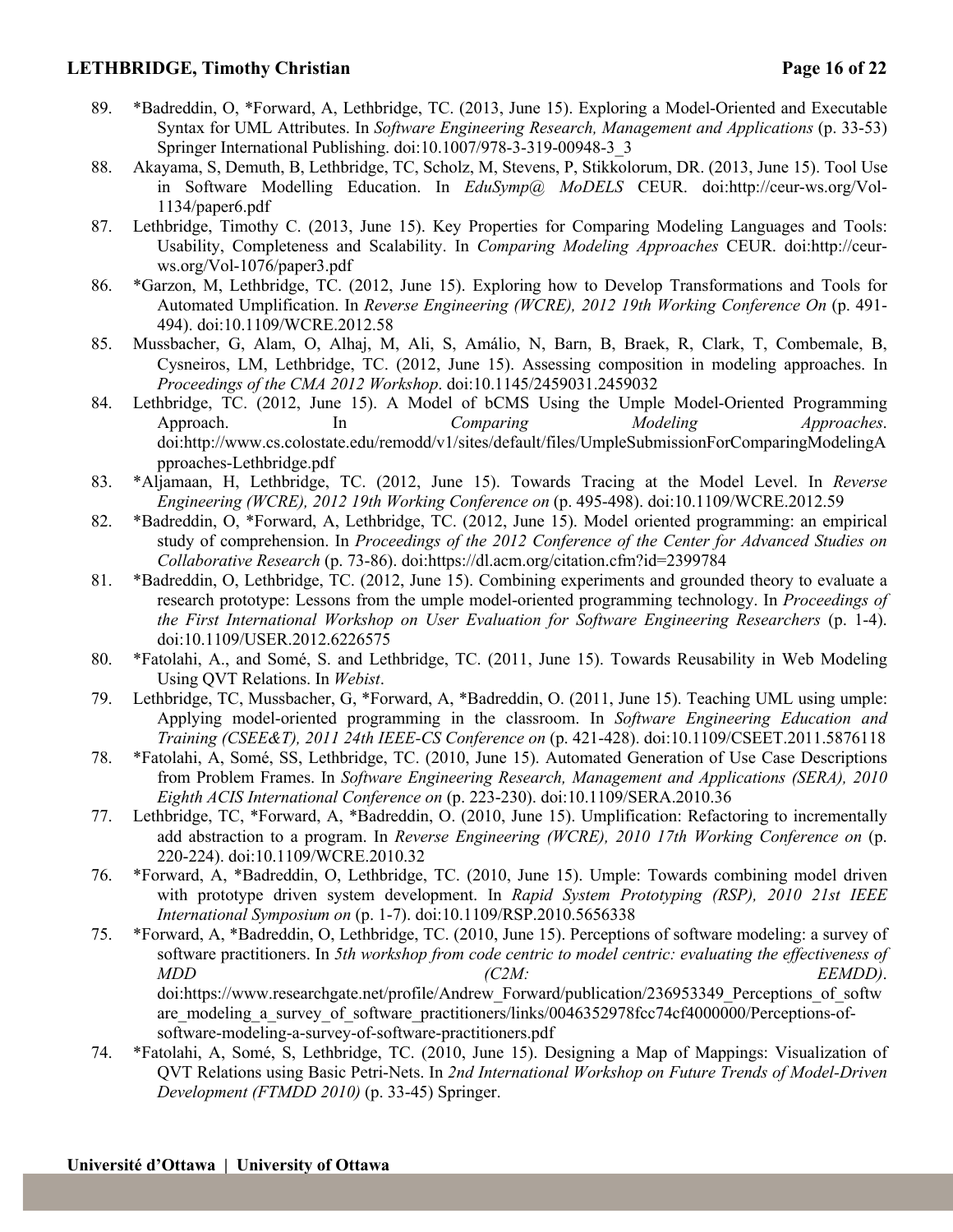## **LETHBRIDGE, Timothy Christian Page 17 of 22**

- 73. \*Forward, A, Lethbridge, TC, \*Brestovansky, D. (2009, June 15). Improving program comprehension by enhancing program constructs: An analysis of the Umple language. In *ICPC* (p. 311-312). doi:10.1109/ICPC.2009.5090073
- 72. \*Fatolahi, A., and Somé, S. and Lethbridge, T.C. (2008, June 15). A Model-Driven Approach for the Semi-Automated Generation of Web-based Applications from Requirements. In *SEKE 2008: Conference on Software Engineering and Knowledge Engineering* (p. 619-624) Knowledge Systems Institute. doi:https://ecommons.luc.edu/cgi/viewcontent.cgi?referer=&httpsredir=1&article=1036&amp:context=cs facpubs#page=648
- 71. \*Forward, A, Lethbridge, TC. (2008, June 15). Problems and opportunities for model-centric versus codecentric software development: a survey of software professionals. In *Proceedings of the 2008 international workshop on Models in software engineering* (p. 27-32). doi:10.1145/1370731.1370738
- 70. \*Forward, A, Lethbridge, TC. (2008, June 15). A taxonomy of software types to facilitate search and evidence-based software engineering. In *Proceedings of the 2008 conference of the center for advanced studies on collaborative research: meeting of minds* (p. 179-191). doi:10.1145/1463788.1463807
- 69. Fatolahi, Ali, Somé, Stéphane S, Lethbridge, Timothy C. (2008, June 15). Towards a semi-automated modeldriven method for the generation of web-based applications from use cases. In *4th Model Driven Web Engineering Workshop* (p. 31). doi:http://ceur-ws.org/Vol-389/paper03.pdf
- 68. Diaz-Herrera, Jorge, LeBlanc Jr, Richard, Lethbridge, Timothy. (2007, June 15). Improving software practice through education: Challenges and future trends. In *Future of Software Engineering (FOSE 2007), International Conference on Software Engineering* (p. 12-28) IEEE. doi:10.1109/FOSE.2007.13
- 67. Farah, Hanna, Lethbridge, Timothy C. (2007, June 15). Temporal exploration of software models: A tool feature to enhance software understanding. In *Reverse Engineering, 2007. WCRE 2007. 14th Working Conference on* (p. 41-49). doi:10.1109/WCRE.2007.49
- 66. Nojoumian, Mehrdad, Lethbridge, Timothy C. (2007, June 15). Extracting document structure to facilitate a knowledge base creation for the UML superstructure specification. In *Information Technology, 2007. ITNG'07. Fourth International Conference on* (p. 393-400). doi:10.1109/ITNG.2007.93
- 65. Forward, Andrew, Lethbridge, Timothy, Deugo, Dwight. (2007, June 15). CodeSnippets Plug-in to Eclipse: Introducing Web 2.0 Tagging to Improve Software Developer Recall. In *Software Engineering Research, Management & Applications, 2007. SERA 2007. 5th ACIS International Conference on* (p. 451-460). doi:10.1109/SERA.2007.62
- 64. Fatolahi, A. and Somé, S.S, and Lethbridge, T.C. (2007, June 15). Enterprise Architecture using the Zachman Framework: A Model Driven Approach. In *Information Resources Management Association International Conference*. doi:http://www.irma-international.org/proceeding-paper/enterprise-architecture-usingzachman-framework/33023
- 63. Hamou-Lhadj, Abdelwahab, Lethbridge, Timothy. (2006, June 15). Summarizing the content of large traces to facilitate the understanding of the behaviour of a software system. In *Program Comprehension, 2006. ICPC 2006. 14th IEEE International Conference on* (p. 181-190). doi:10.1109/ICPC.2006.45
- 62. Nojoumian, Mehrdad, Lethbridge, Timothy C. (2006, June 15). A new approach for the trust calculation in social networks. In *E-Business and Telecommunication Networks* (p. 257-264) Springer Berlin Heidelberg. doi:10.1007/978-3-540-70760-8\_6
- 61. Murray, A., Lethbridge, T.C. (2005, June 15). Cognitive Patterns for Program Comprehension: Temporal Details. In *Pattern Languages of Program Design (PLoP)*. doi:http://hillside.net/plop/2005/proceedings/PLoP2005\_amurray0\_2.pdf
- 60. Hamou-Lhadj, Abdelwahab, Braun, Edna, Amyot, Daniel, Lethbridge, Timothy. (2005, June 15). Recovering behavioral design models from execution traces. In *Software Maintenance and Reengineering, 2005. CSMR 2005. Ninth European Conference on* (p. 112-121). doi:10.1109/CSMR.2005.46
- 59. Hamou-Lhadj, Abdelwahab, Lethbridge, Timothy C. (2005, June 15). Measuring various properties of execution traces to help build better trace analysis tools. In *Engineering of Complex Computer Systems, 2005. ICECCS 2005. Proceedings. 10th IEEE International Conference on* (p. 559-568). doi:10.1109/ICECCS.2005.57
- 58. Hamou-Lhadj, Abdelwahab, Lethbridge, Timothy C, Fu, Lianjiang. (2005, June 15). SEAT: A usable trace analysis tool. In *Program Comprehension, 2005. IWPC 2005. Proceedings. 13th International Workshop on* (p. 157-160). doi:10.1109/WPC.2005.30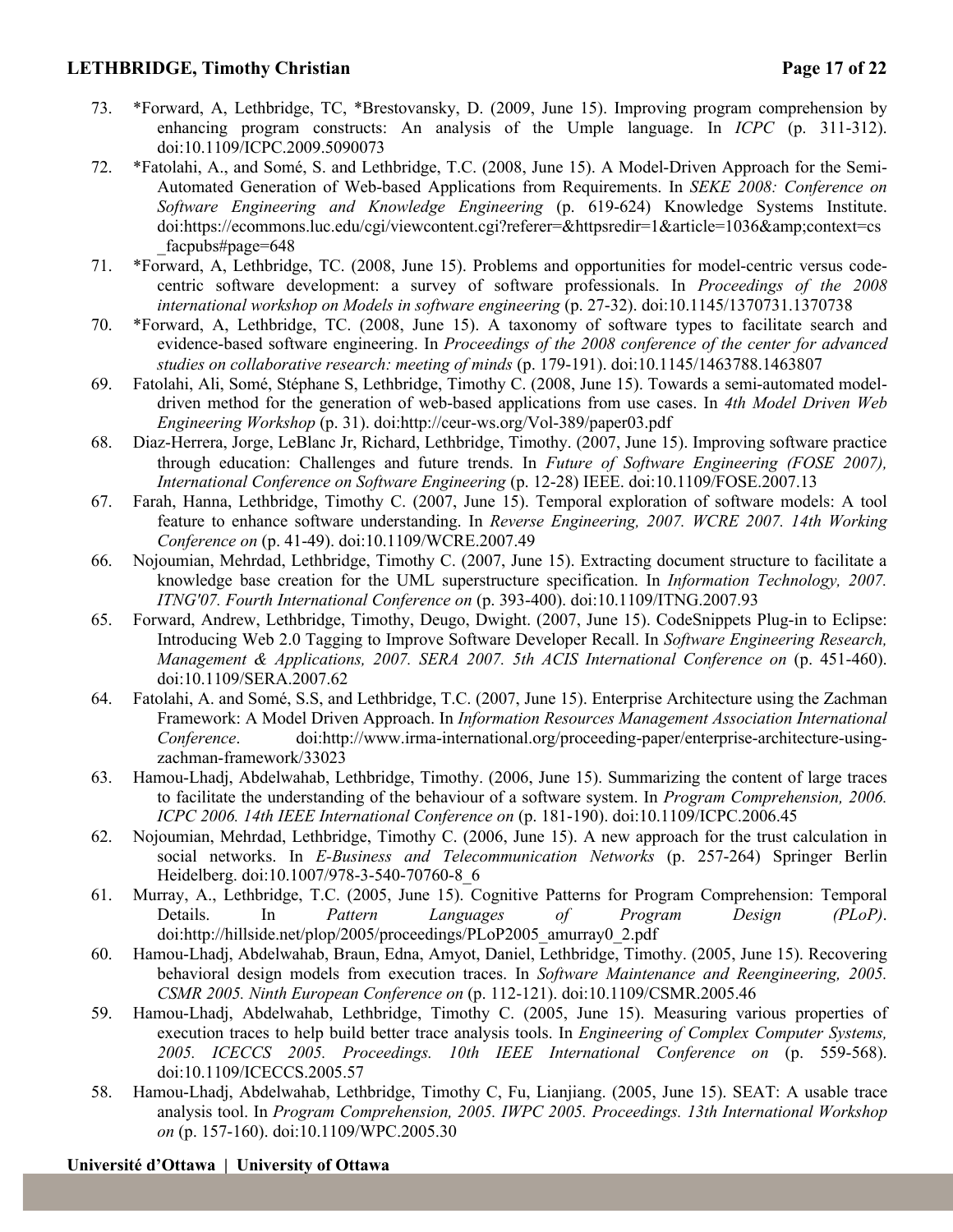## **LETHBRIDGE, Timothy Christian Page 18 of 22**

- 57. Atlee, Joanne M, LeBlanc Jr, Richard J, Lethbridge, Timothy C, Sobel, Ann, Thompson, J Barrie. (2005, June 15). Software engineering 2004: ACM/IEEE-CS guidelines for undergraduate programs in software engineering. In *Proceedings of the 27th international conference on Software engineering* (p. 623-624). doi:10.1145/1062455.1062571
- 56. Murray, Adam, Lethbridge, Timothy C. (2005, June 15). On generating cognitive patterns of software comprehension. In *Proceedings of the 2005 conference of the Centre for Advanced Studies on Collaborative research* (p. 200-211). doi:https://dl.acm.org/citation.cfm?id=1105649&coll=GUIDE&dl=ACM
- 55. Murray, Adam, Lethbridge, Timothy C. (2005, June 15). Presenting micro-theories of program comprehension in pattern form. In *Program Comprehension, 2005. IWPC 2005. Proceedings. 13th International Workshop on* (p. 45-54). doi:10.1109/WPC.2005.28
- 54. Shirabad, Jelber Sayyad, Lethbridge, Timothy C, Matwin, Stan. (2004, June 15). Mining the software change repository of a legacy telephony system. In *Proceedings 1st International Workshop on Mining Software Repositories (MSR'04)* (p. 53-57) IEE Press. doi:10.1049/ic:20040476
- 53. Shirabad, Jelber Sayyad, Matwin, Stan, Lethbridge, Timothy C. (2004, June 15). Predictive software models. In *Software Technology and Engineering Practice, 2004. STEP 2004. The 12th International Workshop on* (p. 10-pp). doi:10.1109/STEP.2004.14
- 52. Lethbridge, Timothy C. (2004, June 15). Value assessment by potential tool adopters: towards a model that considers costs, benefits and risks of adoption. In *4th International Workshop on Adoption-Centric Software Engineering (ACSE'04)* (p. 46-50). doi:10.1049/ic:20040248
- 51. Murray, Adam, Lethbridge, Timothy C. (2004, June 15). A brief summary of cognitive patterns for program comprehension. In *2013 20th Working Conference on Reverse Engineering (WCRE)* (p. 304-305). doi:10.1109/WCRE.2004.5
- 50. Hamou-Lhadj, Abdelwahab, Lethbridge, Timothy C. (2004, June 15). A metamodel for dynamic information generated from object-oriented systems. In *First International Workshop on Meta-Models and Schemas for Reverse Engineering, ateM* (p. 59-69) Elsevier. doi:10.1016/j.entcs.2004.01.004
- 49. Hamou-Lhadj, Abdelwahab, Lethbridge, Timothy C. (2004, June 15). A survey of trace exploration tools and techniques. In *Proceedings of the 2004 conference of the Centre for Advanced Studies on Collaborative research* (p. 42-55). doi:https://dl.acm.org/citation.cfm?id=1034918&coll=GUIDE&dl=ACM
- 48. Hamou-Lhadj, Abdelwahab, Lethbridge, Timothy C. (2004, June 15). Reasoning about the Concept of Utilities. In *1st ECOOP Workshop on Practical Problems of Programming in the Large* (p. 10-22) Springer. doi:https://users.encs.concordia.ca/~abdelw/papers/ECOOP04-Utilities.pdf
- 47. Lethbridge, Timothy C, Tichelaar, Sander, Plödereder, Erhard. (2004, June 15). The dagstuhl middle metamodel: A schema for reverse engineering. In *International Workshop on Meta-Models and Schemas for Reverse Engineering (ateM 2003)* (p. 7-18) Elsevier. doi:10.1016/j.entcs.2004.01.008
- 46. Hamou-Lhadj, Abdelwahab, Lethbridge, Timothy C, Fu, Lianjiang. (2004, June 15). Challenges and requirements for an effective trace exploration tool. In *Program Comprehension, 2004. Proceedings. 12th IEEE International Workshop on* (p. 70-78). doi:10.1109/WPC.2004.1311049
- 45. Williams, J.C. and Bair, B. and Lethbridge, T.C. and Börstler, J, and Surandran, K. (2003, June 15). Client Sponsored Projects in Software Engineering Courses. In *SIGCSE* (p. 401-402) ACM. doi:10.1145/792548.611893
- 44. Shirabad, Jelber Sayyad, Lethbridge, Timothy C, Matwin, Stan. (2003, June 15). Mining the maintenance history of a legacy software system. In *Software Maintenance, 2003. ICSM 2003. Proceedings. International Conference on* (p. 95-104). doi:10.1109/ICSM.2003.1235410
- 43. Hayes, Jane Huffman, Lethbridge, Timothy C, Port, Daniel. (2003, June 15). Evaluating individual contribution toward group software engineering projects. In *Proceedings of the 25th International Conference on Software Engineering* (p. 622-627). doi:10.1109/ICSE.2003.1201246
- 42. Hamou-Lhadj, Abdelwahab, Lethbridge, Timothy C. (2003, June 15). An efficient algorithm for detecting patterns in traces of procedure calls. In *ICSE WODA 2003 ICSE Workshop on Dynamic Analysis* (p. 33- 36). doi:https://users.encs.concordia.ca/~abdelw/papers/WODA03-HamouLhadjPatternDetection.pdf
- 41. Shirabad, Jelber Sayyad, Lethbridge, Timothy C, Matwin, Stan. (2003, June 15). Applying data mining to software maintenance records. In *Proceedings of the 2003 conference of the Centre for Advanced Studies*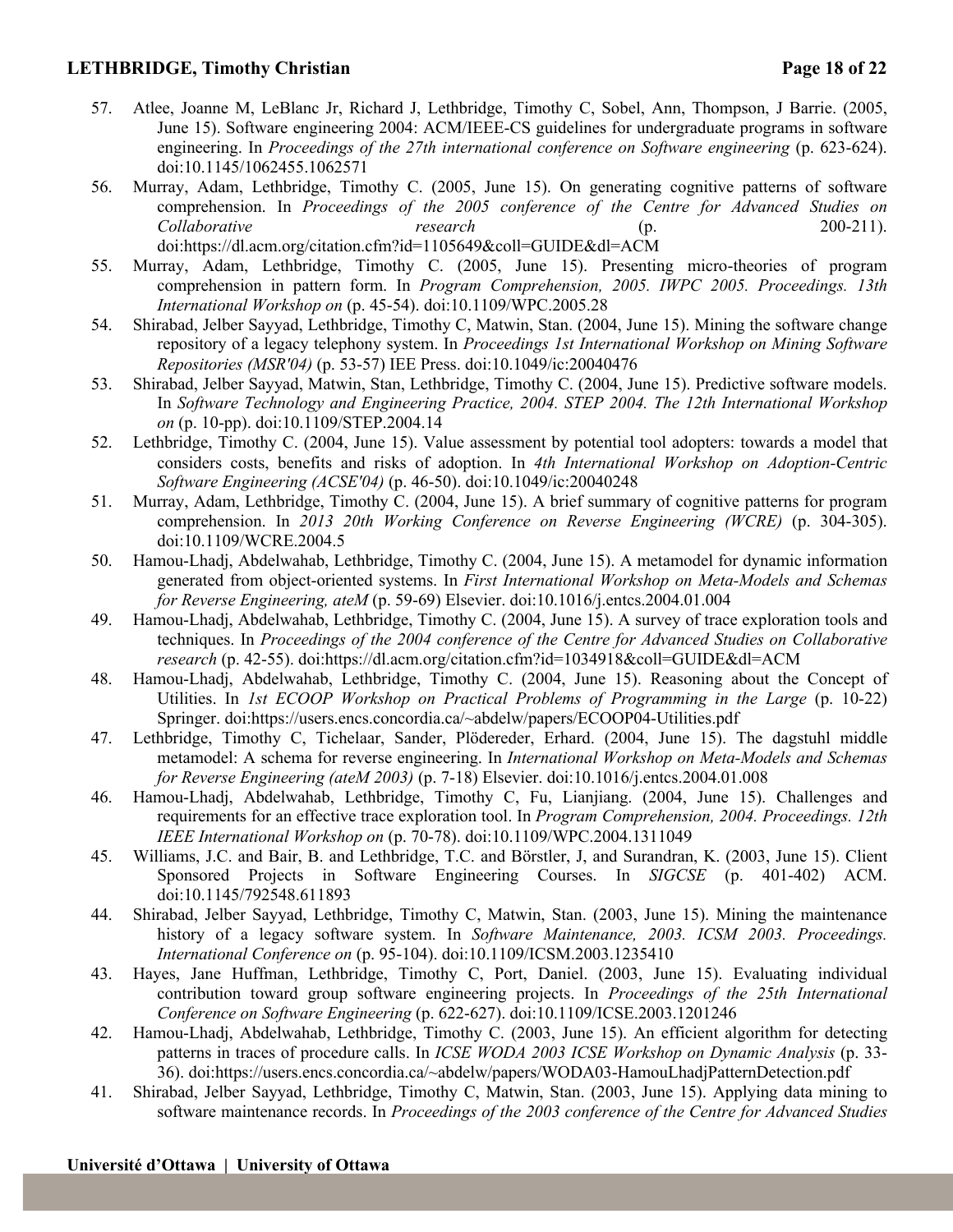## **LETHBRIDGE, Timothy Christian Page 19 of 22**

| - on | Collaborative                                                   | research | (p <sub>1</sub> ) | $253 - 265$ ). |
|------|-----------------------------------------------------------------|----------|-------------------|----------------|
|      | doi:https://dl.acm.org/citation.cfm?id=961361&coll=GUIDE&dl=ACM |          |                   |                |

- 40. Murray, Adam, Michaud, Jeff, Lethbridge, Timothy C. (2003, June 15). An Authoring Framework for Live Documents: Collaborative Writing with Infinite Persistent Annotated Change Tracking (ImPACT). In *3rd International Workshop on Adoption-Centric Software Engineering* (p. 55-58). doi:https://www.researchgate.net/profile/S\_Rifkin/publication/237135724\_Two\_good\_reasons\_why\_new software processes are not adopted/links/550b42a20cf2855640970494/Two-good-reasons-why-newsoftware-processes-are-not-adopted.pdf#page=63
- 39. Hamou-Lhadj, Abdelwahab, Lethbridge, Timothy C. (2003, June 15). Techniques for reducing the complexity of object-oriented execution traces. In *2nd IEEE international workshop on visualizing software for understanding and analysis* (p. 35-40). doi:https://users.encs.concordia.ca/home/a/abdelw/papers/VISSOFT03-OOComplexity.pdf
- 38. Forward, Andrew, Lethbridge, Timothy C. (2002, June 15). The relevance of software documentation, tools and technologies: a survey. In *Proceedings of the 2002 ACM symposium on Document engineering* (p. 26- 33). doi:10.1145/585058.585065
- 37. Hamou-Lhadj, Abdelwahab, Lethbridge, Timothy C. (2002, June 15). Compression techniques to simplify the analysis of large execution traces. In *Program Comprehension, 2002. Proceedings. 10th International Workshop on* (p. 159-168). doi:10.1109/WPC.2002.1021337
- 36. Bourque, Pierre, Robert, François, Lavoie, Jean-Marc, Lee, Ansik, Trudel, Sylvie, Lethbridge, Timothy C. (2002, June 15). Guide to the software engineering body of knowledge (SEWBOK) and the software engineering education knowledge (SEEK)-a preliminary mapping. In *Software Technology and Engineering Practice, 2002. STEP 2002. Proceedings. 10th International Workshop on* (p. 8-23).
- 35. Somé, Stéphane S, Lethbridge, Timothy C. (2002, June 15). Enhancing program comprehension with recovered state models. In *Program Comprehension, 2002. Proceedings. 10th International Workshop on* (p. 85-93). doi:10.1109/WPC.2002.1021325
- 34. Bagert, Donald J, Barbacci, Mario, Budgen, David, Lethbridge, Timothy C, Suryn, Witold, van Vliet, Hans. (2002, June 15). Thoughts on Software Engineering Knowledge, and how to Organize it. In *Software Technology and Engineering Practice, 2002. STEP 2002. Proceedings. 10th International Workshop on* (p. 24-35). doi:10.1109/STEP.2002.1267596
- 33. Liu, Huixiang, Lethbridge, Timothy C. (2001, June 15). Intelligent search techniques for large software systems. In *Proceedings of the 2001 conference of the Centre for Advanced Studies on Collaborative research* (p. 40-54). doi:https://dl.acm.org/citation.cfm?id=782106&coll=GUIDE&dl=ACM
- 32. Shirabad, Jelber Sayyad, Lethbridge, Timothy C, Matwin, Stan. (2001, June 15). Supporting software maintenance by mining software update records. In *Software Maintenance, 2001. Proceedings. IEEE International Conference on* (p. 22-31). doi:10.1109/ICSM.2001.972708
- 31. Zayour, Iyad, Lethbridge, Timothy C. (2001, June 15). Adoption of reverse engineering tools: a cognitive perspective and methodology. In *Program Comprehension, 2001. IWPC 2001. Proceedings. 9th International Workshop on* (p. 245-255). doi:10.1109/WPC.2001.921735
- 30. Shirabad, Jelber Sayyad, Lethbridge, Timothy C, Matwin, Stan. (2000, June 15). Supporting maintenance of legacy software with data mining techniques. In *Proceedings of the 2000 conference of the Centre for Advanced Studies on Collaborative research* (p. 137-151). doi:https://dl.acm.org/citation.cfm?id=782045
- 29. Lethbridge, Timothy C. (2000, June 15). Integrated Personal Work Management in TKSee Software Exploration Tool. In *2nd Int. Symp. on Constructing Software Engineering Tools (CoSET'2000)* (p. 31- 38). doi:https://bit.ly/33Y6ohk
- 28. Zayour, Iyad, Lethbridge, Timothy C. (2000, June 15). A cognitive and user centric based approach for reverse engineering tool design. In *Proceedings of the 2000 conference of the Centre for Advanced Studies on Collaborative research (CASCON)* (p. 16-30). doi:https://dl.acm.org/citation.cfm?id=782050
- 27. Anquetil, Nicolas, Lethbridge, Timothy C. (1999, June 15). Experiments with clustering as a software remodularization method. In *Reverse Engineering, 1999. Proceedings. Sixth Working Conference on* (p. 235-255). doi:10.1109/WCRE.1999.806964
- 26. Singer, J, Lethbridge, T.C. (1998, June 15). Just-in-Time-Comprehension vs. the Full-coverage Strategy. In *Workshop on Empirical Studies of Software (WESS)*. doi:http://www.site.uottawa.ca/~tcl/papers/WESS/WESS98SingerLethbridge.pdf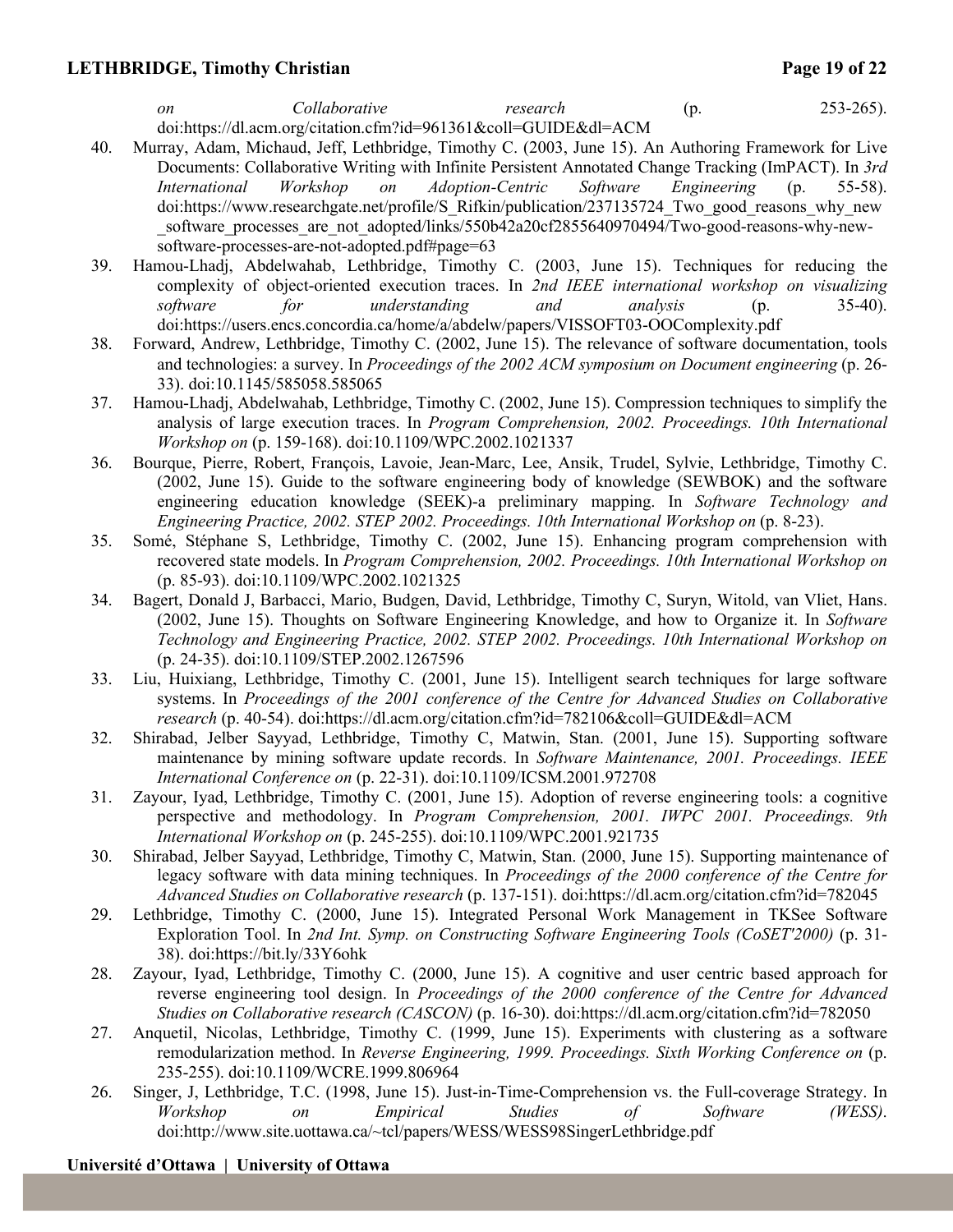### **LETHBRIDGE, Timothy Christian Page 20 of 22**

- 25. Anquetil, Nicolas, Lethbridge, Timothy. (1998, June 15). Extracting concepts from file names: a new file clustering criterion. In *Proceedings of the 20th international conference on Software engineering* (p. 84- 93). doi:10.1109/ICSE.1998.671105
- 24. Anquetil, Nicolas, Lethbridge, Timothy. (1998, June 15). Assessing the relevance of identifier names in a legacy software system. In *Proceedings of the 1998 conference of the Centre for Advanced Studies on Collaborative Research (Cascon)* (p. 213-222). doi:http://www.csi.uottawa.ca/~tcl/papers/Cascon/Cascon98Nicolas.pdf
- 23. Singer, Janice, Lethbridge, Timothy C, Vinson, Norman. (1998, June 15). Studying work practices to assist tool design in software engineering. In *Proceedings of International Workshop on Program Comprehension, Italy* (p. 173-179). doi:10.1109/WPC.1998.693348
- 22. Lethbridge, Timothy C. (1998, June 15). A survey of the relevance of computer science and software engineering education. In *Software Engineering Education, 1998. Proceedings., 11th Conference on* (p. 56-66). doi:10.1109/CSEE.1998.658300
- 21. Somé, Stéphane S, Lethbridge, Timothy C. (1998, June 15). Parsing minimization when extracting information from code in the presence of conditional compilation. In *Program Comprehension, 1998. IWPC'98. Proceedings., 6th International Workshop on* (p. 118-125). doi:10.1109/WPC.1998.693328
- 20. Lethbridge, TC, Probert, RL, Raymond, J, Gibbons, D, Ionescu, D, Orozco-Barbosa, L, Szpakowicz, S. (1998, June 15). The University of Ottawa's Software Engineering Program: Curriculum Design Issues for a New Subdiscipline. In *Canadian Conference on Engineering Education, Halifax* (p. 551-560) Citeseer. doi:http://www.site.uottawa.ca/~tcl/papers/ccece/C2E298Lethbridge.pdf
- 19. Lethbridge, Timothy C, Ionescu, Dan, Mili, Ali, Gibbons, David. (1997, June 15). An undergraduate option in software engineering: analysis and rationale. In *Software Engineering Education & Training. Tenth Conference on* (p. 120-129). doi:10.1109/SEDC.1997.592447
- 18. Sayyad-Shirabad, Jelber, Lethbridge, Timothy C, Lyon, Steve. (1997, June 15). A little knowledge can go a long way towards program understanding. In *Program Comprehension, 1997. IWPC'97. Proceedings., Fifth Iternational Workshop on* (p. 111-117). doi:10.1109/WPC.1997.601275
- 17. Lethbridge, Timothy C, Singer, Janice. (1997, June 15). Understanding software maintenance tools: Some empirical research. In *Proceedings of the 1997 IEEE Workshop on Empirical Studies of Software Maintenance (WESS 97)* (p. 157-162). doi:http://www.site.uottawa.ca/~tcl/papers/WESS/WESS97Lethbridge.html
- 16. Singer, Janice, Lethbridge, Timothy, Vinson, Norman, Anquetil, Nicolas. (1997, June 15). An examination of software engineering work practices. In *CASCON* (p. 209-223). doi:10.1145/1925805.1925815 Reprinted in 2010 in CASCON First Decade High Impact Papers Pages 174-188
- 15. Anquetil, Nicolas, Lethbridge, Timothy. (1997, June 15). File clustering using naming conventions for legacy systems. In *Proceedings of the 1997 conference of the Centre for Advanced Studies on Collaborative research (CASCON)* (p. 184-195). doi:http://portal.acm.org/citation.cfm?id=782012
- 14. Singer, Janice, Lethbridge, Timothy C. (1996, June 15). Methods for studying maintenance activities. In *1st International Workshop on Empirical Studies of Software Maintenance* (p. 105-110) Fraunhofer Institute for Experimental Software Engineering. doi:http://www.site.uottawa.ca/~tcl/papers/WESS/WESS96Singer.html
- 13. Lethbridge, Timothy C, Singer, Janice. (1996, June 15). Strategies for studying maintenance. In *Workshop on Empirical Studies of Software Maintenance* (p. 79-84) Fraunhofer Institute for Experimental Software Engineering. doi:http://www.site.uottawa.ca/~tcl/papers/WESS/WESS96Lethbridge.html
- 12. Skuce, Doug, Lethbridge, T. (1994, June 15). CODE4: A multifunctional knowledge management system. In *8th Knowledge Acquisition for Knowledge-Based Systems Workshop* (p. 12.1 - 12.21). doi:http://www.site.uottawa.ca/~tcl/papers/km/CODE4AMultifunctional.html
- 11. Bowker, L; Lethbridge, TC. (1994, June 15). CODE4: applications for managing classification schemes. In *5th ASIS SIC/CR Classification Research Conference* (p. 17-32). doi:https://www.researchgate.net/profile/Timothy\_Lethbridge/publication/268366614\_CODE4\_Applicati ons for Managing Classification Schemes/links/54bed2120cf28ad7e7195c1b/CODE4-Applications-for-Managing-Classification-Schemes.pdf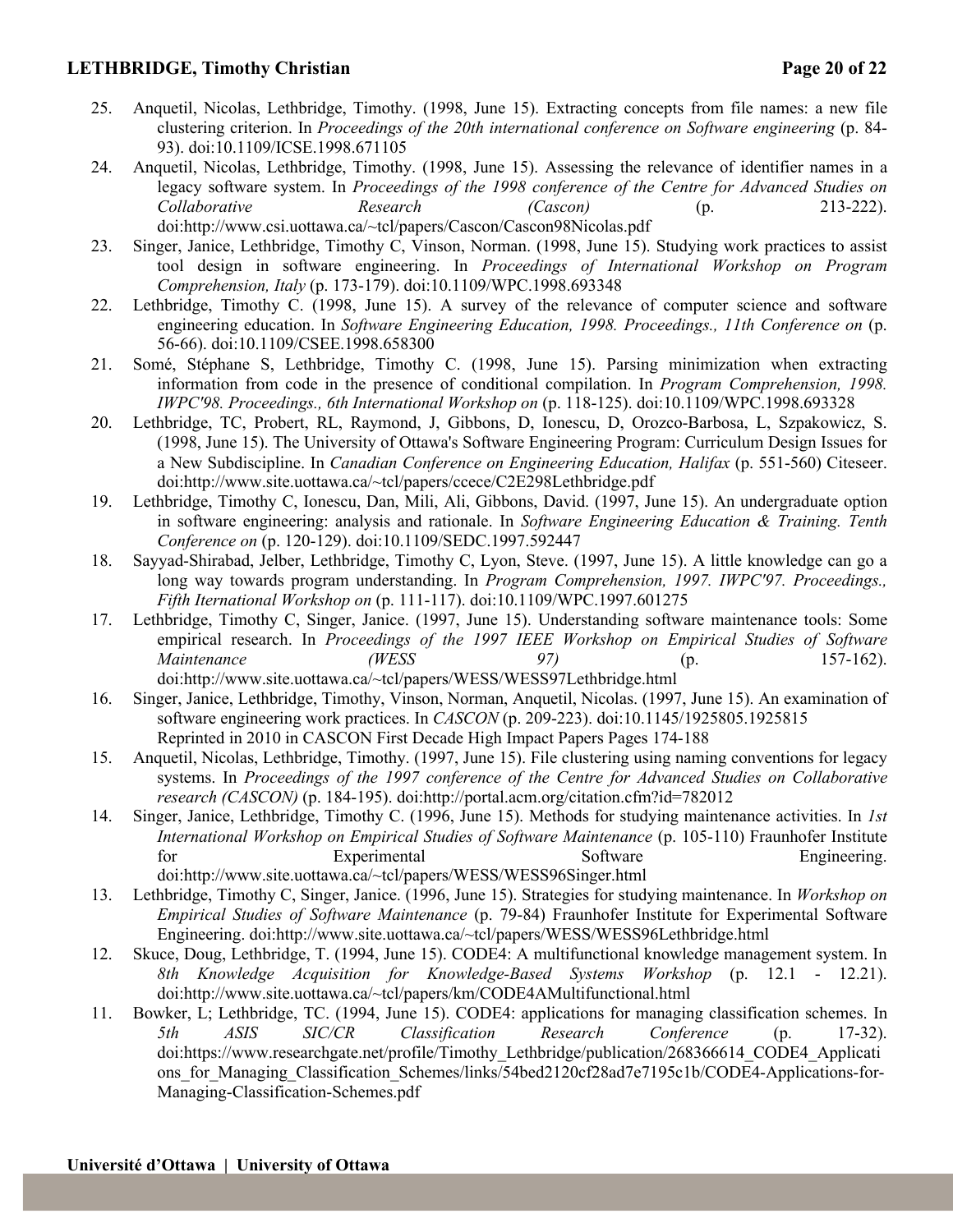## **LETHBRIDGE, Timothy Christian Page 21 of 22**

- 10. Lethbridge, Timothy C, Skuce, Doug. (1994, June 15). Knowledge base metrics and informality: User studies with code4. In *Proc. 8th Knowledge Acquisition for Knowledge-Based Systems Workshop* (p. 10.1 - 10.19). doi:http://www.csi.uottawa.ca/~tcl/papers/km/KnowledgeBaseMetrics.pdf
- 9. Bowker, L., Lethbridge, T.C. (1994, June 15). Terminology and Faceted Classification: Applications Using CODE4. In *Advances in Knowledge Organization (Third ISKO Conference)* (p. 200-207).
- 8. Bradshaw, Jeffrey M, Holm, Peter D, Boose, John H, Skuce, Douglas, Lethbridge, Timothy C. (1992, June 15). Sharable ontologies as a basis for communication and collaboration in conceptual modeling. In *7th Knowledge Acquisition for Knowledge-based Systems Workshop* (p. 3.1-3.25). doi:http://www.jeffreymbradshaw.net/publications/KAW-92-Shared%20ont.pdf
- 7. Lethbridge, Timothy C, Skuce, Doug. (1992, June 15). Informality in knowledge exchange. In *AAAI-92 Workshop on Knowledge Representation Aspects of Knowledge Acquistion* (p. 93-99). doi:https://pdfs.semanticscholar.org/79e2/f6fa26508800d837336dd3860b25e63ef499.pdf
- 6. Bradshaw, Jeffrey M, Boose, John H, Shema, David B, Skuce, Douglas, Lethbridge, Timothy C. (1992, June 15). Steps toward sharable ontologies for design rationale. In *AAAI-92 Design Rationale Capture and Use Workshop* (p. 29-38). doi:http://www.site.uottawa.ca/~tcl/papers/km/StepsToward.pdf
- 5. Lethbridge, Timothy C, Skuce, Doug. (1992, June 15). Integrating techniques for conceptual modeling. In *Proceedings of the Seventh Banff Annual Knowledge Acquisition for Knowledge-Based Systems Workshop* (p. 15.1-15.20). doi:http://www.site.uottawa.ca/~tcl/papers/km/IntegratingTechniques.pdf
- 4. Lethbridge, Timothy C, Skuce, Doug. (1992, June 15). Beyond hypertext: knowledge management for technical documentation. In *Proceedings of the 10th annual international conference on Systems documentation* (p. 313-322). doi:10.1145/147001.147056
- 3. Lethbridge, Timothy C. (1991, June 15). Creative knowledge acquisition: An analysis. In *Proceedings of the 6th 1991 Banff Knowledge Acquisition for Knowledge-Based Systems Workshop* (p. 12.1-12.20). doi:http://citeseerx.ist.psu.edu/viewdoc/download?doi=10.1.1.194.9129&rep=rep1&type=pdf
- 2. Lethbridge, Timothy C. (1991, June 15). A model for informality in knowledge representation and acquisition (an extended abstract). In *DARPA Workshop on Informal Computing* (p. 175-177). doi:http://www.site.uottawa.ca/~tcl/papers/km/AModelForInformality.html
- 1. Lethbridge, TC, Ware, Colin. (1987, June 15). Animation Using Behaviour Functions. In *Workshop on Visual languages*.

### **Reports**

- 4. \*Fatolahi, A, Somé, SS, Lethbridge, TC. (2010, June 15). *Automated Generation of Abstract Web Models using QVT Relations*. doi:https://www.site.uottawa.ca/eng/school/publications/techrep/2010/TR-2010- 06.pdf
- 3. \*Anquetil, N, Lethbridge, TC. (1998, June 15). *Design Quality of Subsystems Extracted from File Names*. doi:http://www.site.uottawa.ca/~tcl/papers/WCRE/WCRE98.pdf
- 2. Lethbridge, TC, \*Anquetil, N. (1997, June 15). *Architecture of a source code exploration tool: A software engineering case study*. doi:http://www.site.uottawa.ca/~tcl/papers/Cascon/TR-97-07.pdf
- 1. Nash, J, Lethbridge, TC. (1997, June 15). *A synchronous teamwork approach to software development*. doi:http://www.site.uottawa.ca/~tcl/papers/nash/NashOriginal.pdf

### **PRESENTATIONS:**

- 4. Keynote Address. (2019, June). "Model-Based Systems Engineering: Some Messages for Digital Transformation in Government". Local Digital Transformation in Government Conference, ISACA and Association of Enterprise Architects, Ottawa. Research Type: Scientific Research
- 3. Keynote Address. (2018, February). "Teaching Effective UML Modeling by Combining it with Programming". National 6th Kinneret Conference on Software Engineering Education, Kinneret, Israel. Retrieved from http://www.site.uottawa.ca/~tcl/presentations/KinneretUmpleKeynote.pptx Research Type: Scientific Research